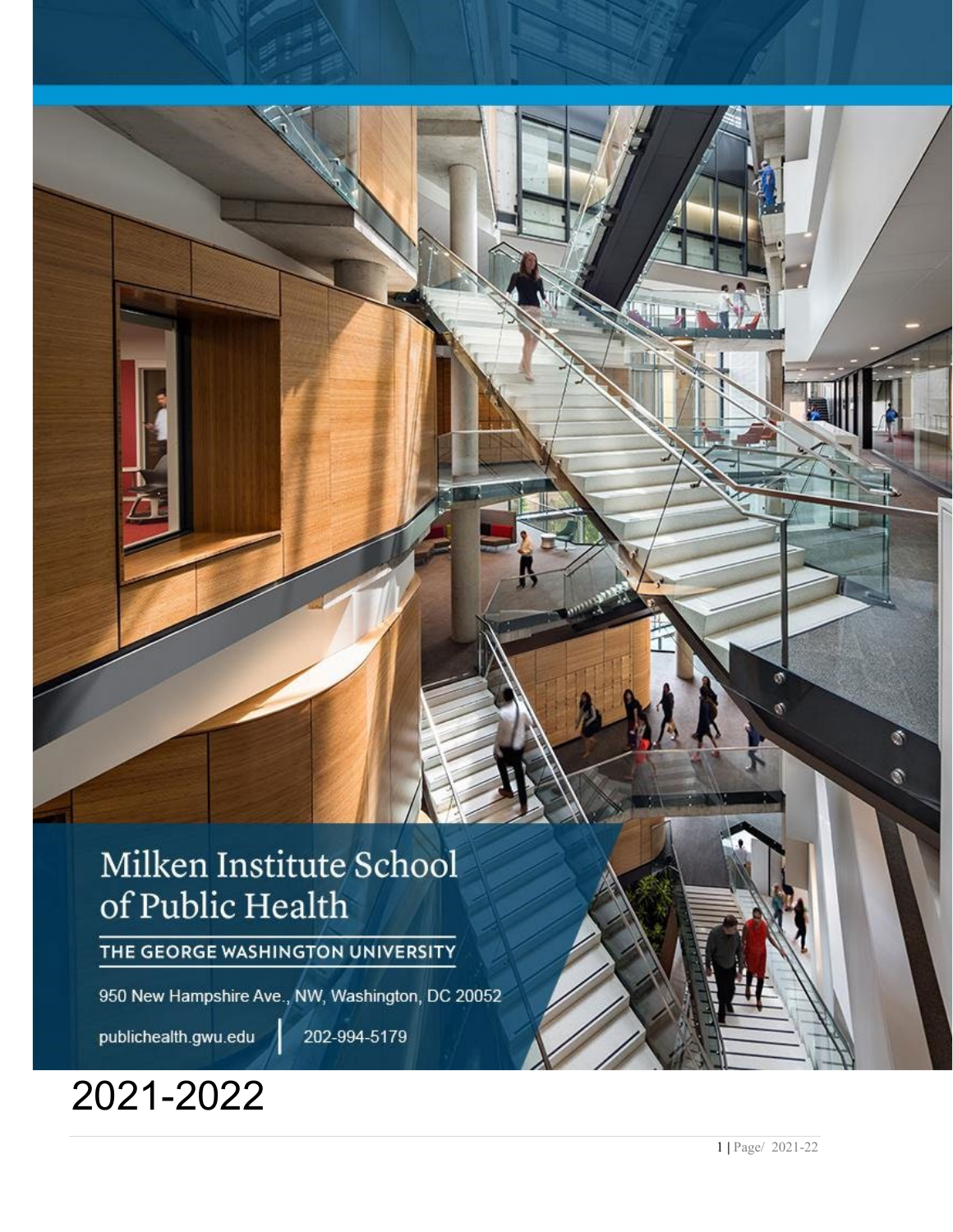## **The GWSPH Graduate Student Handbook**

The Graduate Student Handbook serves as a repository for policies and procedures that govern The Milken Institute School of Public Health (GWSPH) and students' academic rights and responsibilities. This handbook applies to all of the Doctoral, Masters and Graduate Certificate Programs in the School. Students are expected to be knowledgeable about these policies and procedures. The Handbook also provides information and references about the Milken Institute SPH and its academic programs.

The Graduate Student Handbook is secondary to the [University's Bulletin](http://bulletin.gwu.edu/) which is a complete source of University-wide information. Information in this Handbook is accurate as of August 2021. The University and the GWSPH reserve the right to change courses, programs, and fees, or to make other administrative and policy/procedure changes deemed necessary or desirable, giving advance notice of these changes when possible.

This Handbook is updated on an annual basis, can be found on the [Milken Institute School of Public](http://publichealth.gwu.edu/)  [Health Website.](http://publichealth.gwu.edu/)

<span id="page-1-0"></span>*The George Washington University does not unlawfully discriminate against any person on any basis prohibited by federal law, the District of Columbia Human Rights Act, or other applicable law, including without limitation, race, color, religion, sex, national origin, age, disability, veteran status, sexual orientation, gender identity or expression, genetic information, pregnancy, or familial or marital status. This policy covers all programs, services, policies, and procedures of the university, including admission to education programs and employment.*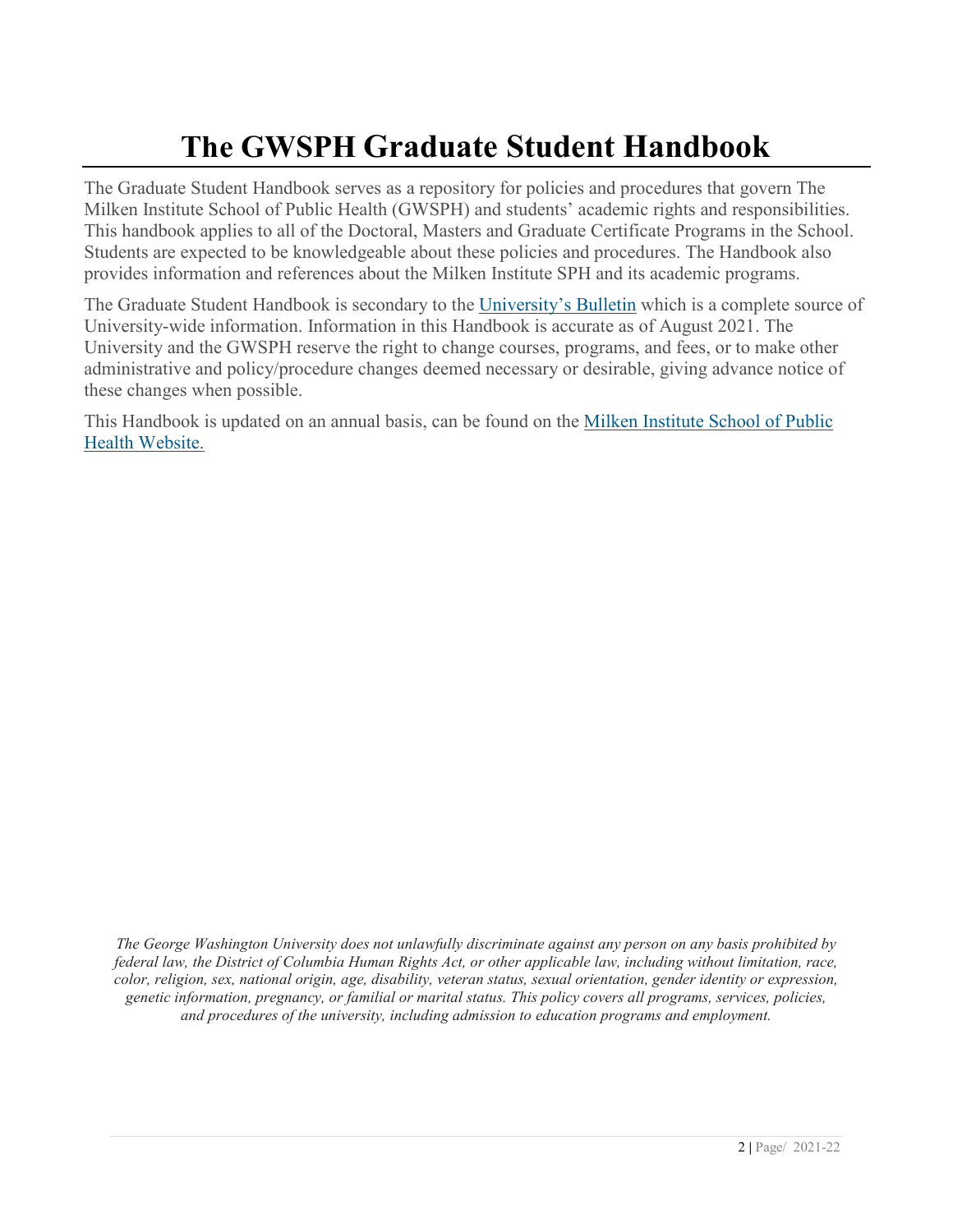### **TABLE OF CONTENTS**

#### **[Academic Calendars](#page-4-0)**

#### **[Location](#page-4-1)**

#### **[The Milken Institute School of Public Health \(Milken Institute SPH\)](#page-4-2)**

#### **[Accreditation](#page-5-0)**

#### **[Leadership: Office of the Dean](#page-5-1)**

#### **[Administrative Offices](#page-6-0)**

- 1. [Office of Student Affairs \(OSA\)](#page-6-1)
- 2. [Office of Admissions](#page-7-0)
- 3. [GWSPH Student Financial Services](#page-8-0)
- 4. [GWSPH Career Services](#page-8-1)
- 5. [Student Records](#page-9-0)
- 6. [Online Programs](#page-10-0)
- 7. [Academic Advising](#page-10-1)

#### **[Policies & Procedures](#page-11-0)**

- 1. [Student Rights and Responsibilities](#page-11-1)
- 2. [Maintaining Enrollment Status](#page-11-2)
- 3. [Filing a Petition Form & Transferring Credits](#page-12-0)
- 4. [Adding and Dropping Courses](#page-14-0)
- 5. [Maintaining Good Academic Standing](#page-14-1)
- 6. [Student Grades Appeals Process](#page-16-0)
- 7. [Applying for Readmission](#page-17-0)
- 8. [Residential International Students: Less than Full-Time Status](#page-19-0)
- 9. [Grades of Incomplete \(I\) and In-Progress \(IPG\)](#page-19-1)
- 10. [Independent Study](#page-19-2)
- 11. [Enrolling for a Course at another School or Institution](#page-20-0)
- 12. [Flexible Programming](#page-20-1)
- 13. [Progress Towards Degree](#page-20-2)

#### **[Post-Enrollment Guide](#page-21-0)**

#### **[Initial Steps](#page-21-1)**

- 1. [GWSPH Source \(The Source\)](#page-21-2)
- 2. [DegreeMap](#page-22-0)
- 3. [Register for Classes](#page-22-1)
- 4. [Read the Weekly Student Newsletter](#page-23-0)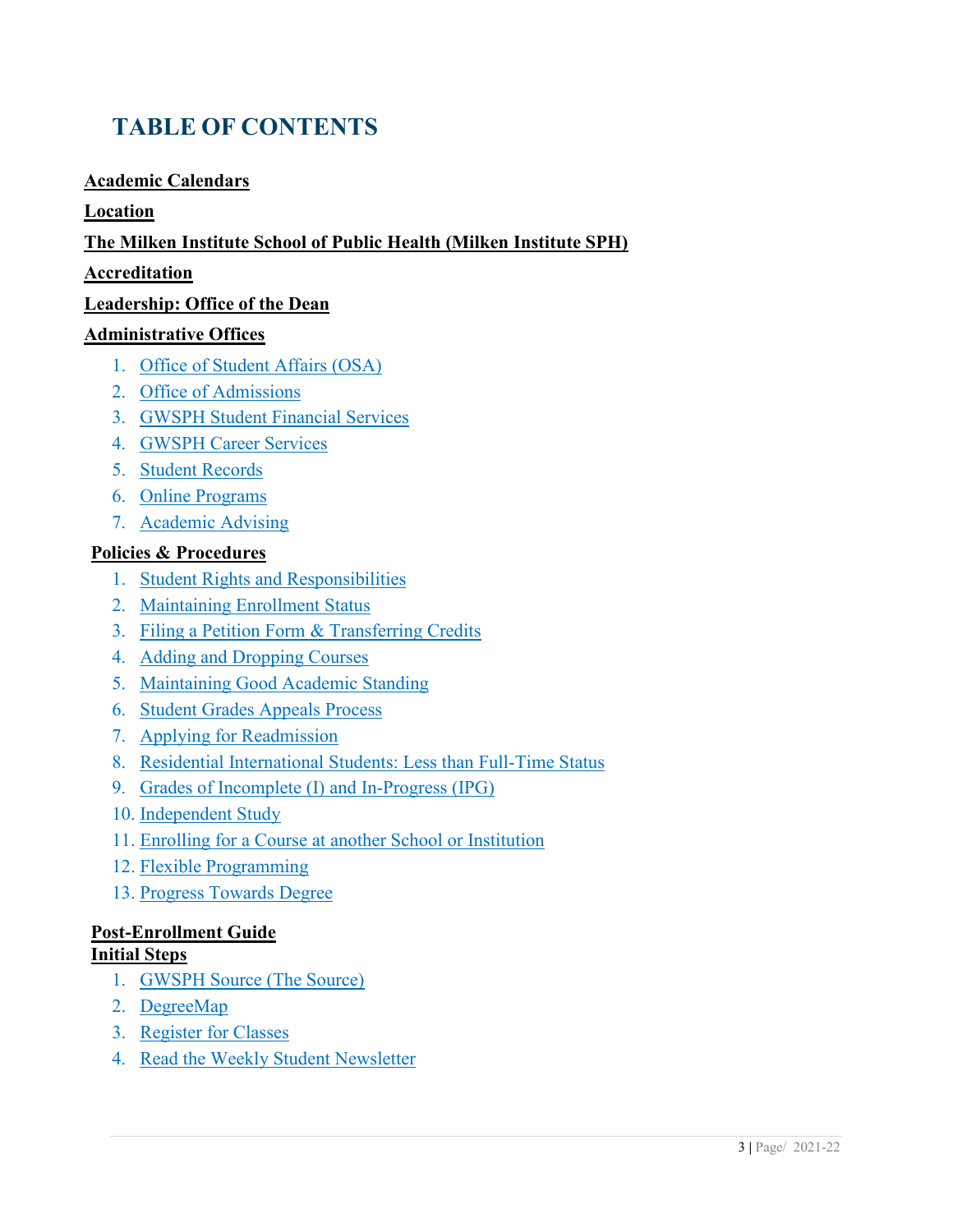#### **[In the First Two Weeks](#page-23-1)**

- 1. [Complete Academic Integrity Requirements](#page-23-2)
- 2. [Complete Human Subjects Research Training Requirements](#page-23-3)
- 3. [Non MPH students \(MS, MHA, DrPH, PhD\)](#page-24-0)

#### **[After the First Term](#page-24-1)**

- 1. [Participate in Professional Enhancement \(PE\) Activities](#page-24-2)
- 2. MPH Students [Applied Practice Experience](#page-25-0)
- 3. MPH Students Prepare for Practicum
- 4. MPH Students [Prepare for Culminating Experience](#page-26-0)

#### **[Graduation & Beyond](#page-27-0)**

- 1. [Preparing to Graduate](#page-27-1)
- 2. [Alumni Associations](#page-28-0)
- 3. [Alumni Communication](#page-28-1)
- 4. [Alumni Course Audit Program](#page-28-2)
- 5. [Certifying Examinations](#page-28-3)

#### **[Student Life & Other Resources](#page-29-0)**

- 1. [Counseling Center](#page-29-1)
- 2. [Safety, Security, & University Operating Status](#page-30-0)
- 3. [Public Health Student Organizations](#page-30-1)
- 4. [University Student Services Offices](#page-30-1)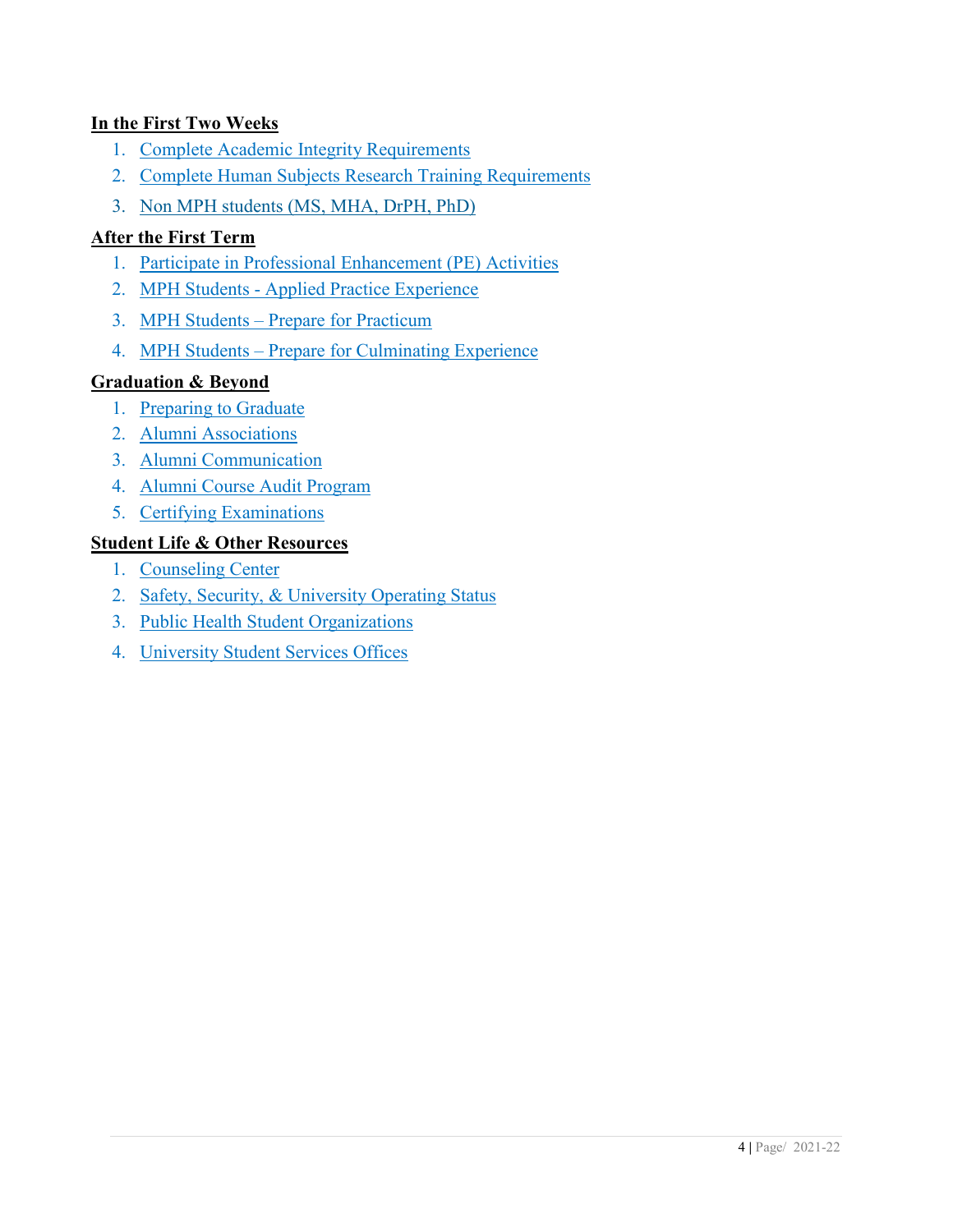### <span id="page-4-0"></span>**ACADEMIC CALENDARS**

- Current [on campus academic calendar](http://www.gwu.edu/academic-calendar)
- Current [MPH@GW academic calendar](https://onlinepublichealth.gwu.edu/mph/academics/)
- Current [MHA@GW academic calendar](https://onlinepublichealth.gwu.edu/mha/academics/)
- Current [HealthInformatics@GW academic calendar](https://drive.google.com/file/d/1nATgEzxhU2bDsdobDkRjPWMzgnJ80W30/view)

### <span id="page-4-1"></span>**LOCATION**

• [Interactive Map](http://virtualtour.gwu.edu/#!UMAP_2013090592962) of GW Foggy Bottom Campus

#### [BACK TO THE TOP](#page-1-0)

### <span id="page-4-2"></span>**THE MILKEN INSTITUTE SCHOOL OF PUBLIC HEALTH (GWSPH)**

The Milken Institute School of Public Health is committed to excellence in scholarship to advance the health of the populations of our local, national, and global communities: Our mission is to provide the best public health educational experience incorporating our core values of scholarship and leadership, scientific rigor and policy analysis, and training to foster the next generation of thought leaders, practitioners, policy makers, and scientists who will transform public health worldwide especially for underserved populations. To learn about the school's history, mission and vision visit the school's [website.](http://publichealth.gwu.edu/)

#### **Academic Departments & Online Programs**

The Milken Institute School of Public Health offers the following graduate degrees: Master of Public Health, Master of Science, Master of Health Administration, Doctor of Public Health,\* Doctor of Philosophy,\* and Graduate Certificates. The aforementioned academic degrees and programs are offered through the following:

| <b>Departments</b>                                                                                                                                                                                                                                                                       | <b>Online Programs</b>                                                                                               | <b>Directories</b>                                                                                                                                                                                                                                                                                        |
|------------------------------------------------------------------------------------------------------------------------------------------------------------------------------------------------------------------------------------------------------------------------------------------|----------------------------------------------------------------------------------------------------------------------|-----------------------------------------------------------------------------------------------------------------------------------------------------------------------------------------------------------------------------------------------------------------------------------------------------------|
| Biostatistics &<br><b>Bioinformatics</b><br>Environmental &<br>2.<br><b>Occupational Health</b><br>Epidemiology<br>3.<br><b>Exercise &amp; Nutrition</b><br>4.<br><b>Sciences</b><br>Global Health<br>Health Policy &<br>6.<br>Management<br><b>Prevention &amp; Community</b><br>Health | MPH@GW<br>MHA@GW<br>HealthInformatics@GW<br>3.<br>MS, Exercise Science-<br>4.<br>Strength & Conditioning<br>(Hybrid) | SPH Faculty Bios &<br>$\bullet$<br><b>Contact Information</b><br>MPH@GW Faculty<br>$\bullet$<br>Directory<br>MHA@GW Faculty<br>$\bullet$<br>Directory<br><b>Administrative Offices</b><br>$\bullet$<br>Information<br><b>GW Directory</b><br>$\bullet$<br>(look up any GW student or<br>employee by name) |
|                                                                                                                                                                                                                                                                                          |                                                                                                                      |                                                                                                                                                                                                                                                                                                           |

\*Doctoral students should also refer to the DrPH and PhD Handbooks for additional information.

#### [BACK TO THE TOP](#page-1-0)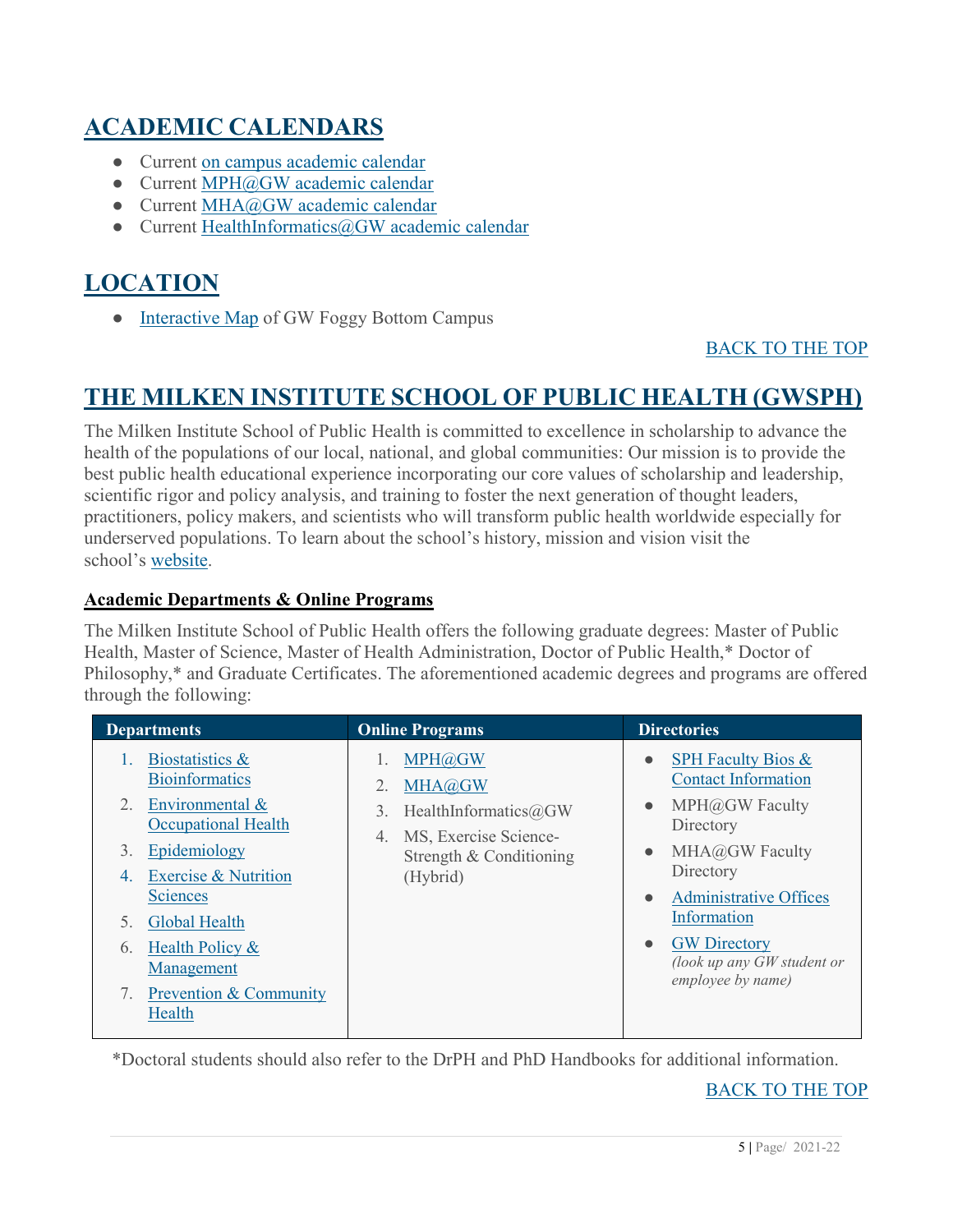### <span id="page-5-0"></span>**ACCREDITATION**

In 2018, the George Washington University received reaffirmation of our full accreditation status by our regional accreditor, the Middle States Commission on Higher Education. The public health programs of the School are accredited every seven years by the Council on Education for Public Health (CEPH) and all programs successfully completed the re-accreditation review in late 2015. GWSPH has been given full accreditation through June 2023. The Masters of Health Administration programs are also fully accredited by the Commission on Accreditation of Healthcare Management Education (CAHME).

The Milken Institute School of Public Health is a member of the Association of Schools and Programs of Public Health (ASPPH). For more information please visit the school's [website.](http://publichealth.gwu.edu/)

[BACK TO THE TOP](#page-1-0)

### <span id="page-5-1"></span>**LEADERSHIP: OFFICE OF THE DEAN**

950 New Hampshire Avenue NW ♦ 7th Floor ♦ Washington, DC 20052

Phone: 202.994. 5179 ◊ Fax: 202.994.3773

202.994. 5179 ◊ Fax: 202.994.3773

| <b>Leadership Positions</b>                                                                                              |                                                                                                                       |
|--------------------------------------------------------------------------------------------------------------------------|-----------------------------------------------------------------------------------------------------------------------|
| Lorien Abroms, ScD, MA<br>Associate Dean for Academic Graduate<br>Programs<br>$lorien(\partial gwu.edu)$<br>202.994.3518 | Eugene Migliacchio, DrPH, MPH<br>Associate Dean for Applied Public Health<br>$geno(\widehat{a})$ gwu.edu              |
| <b>Stacey DiLorenzo</b><br>Executive Dean for External Affairs<br>sdilorenzo@gwu.edu<br>202.994.8356                     | <b>Monica Partsch</b><br>Assistant Dean for Faculty Affairs & Program<br>Director<br>mpartsch@gwu.edu<br>202.994.7418 |
| Lynn R. Goldman, MD, MS, MPH<br>Michael & Lori Milken Dean of Public Health<br>goldmanl@gwu.edu<br>202.994.5179          | <b>Heather Renault</b><br><b>Assistant Dean for Student Services</b><br>$h$ renault $(a)$ gwu.edu<br>202.994.0554     |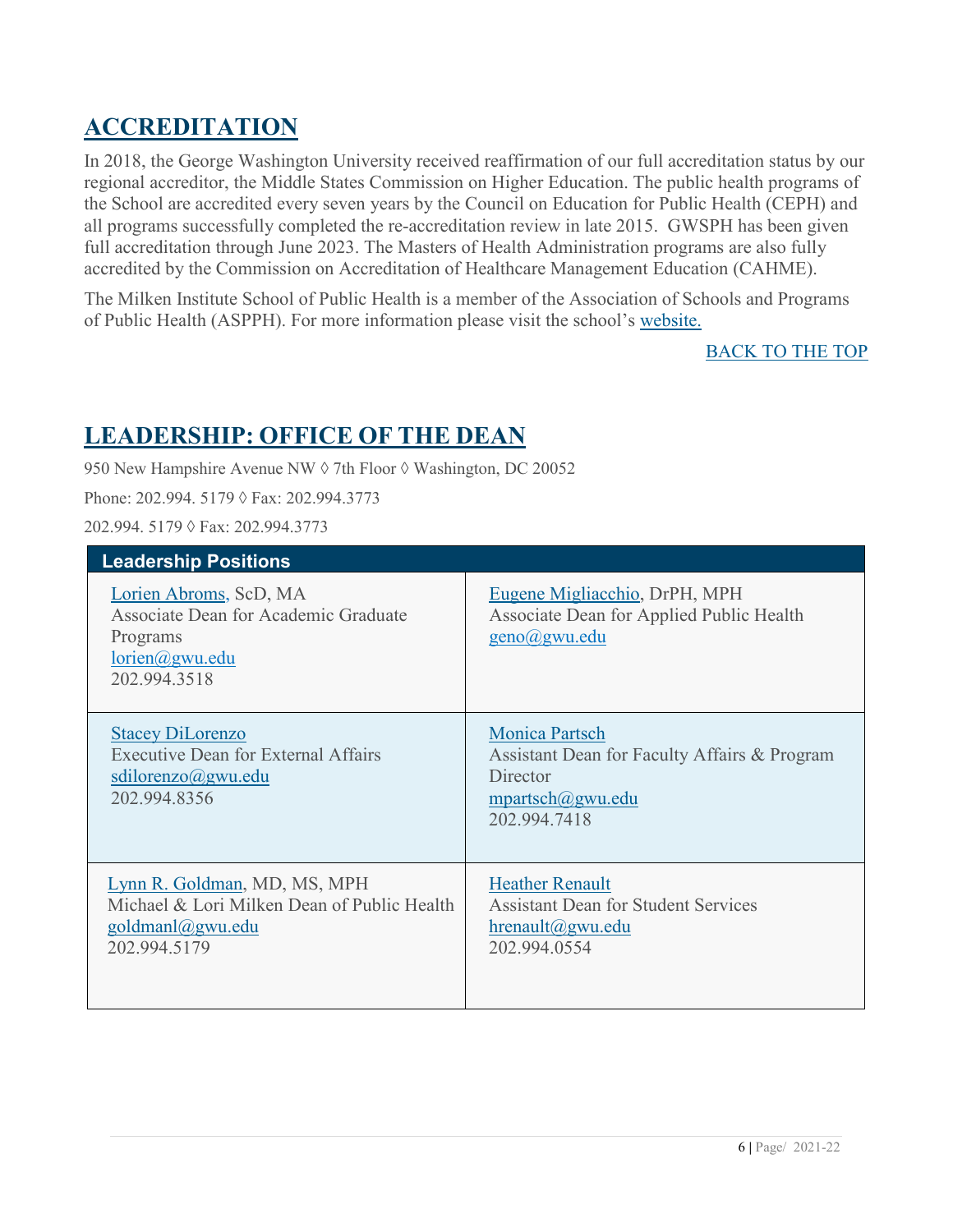| George Gray, PhD, MS<br>Associate Dean for MPH Programs<br>$g$ mgray@gwu.edu<br>202-994.7793                                    | <b>Jane Hyatt Thorpe, JD</b><br>Senior Associate Dean for Academic, Student, &<br><b>Faculty Affairs</b><br>jthorpe@gwu.edu<br>202.994.4183 |
|---------------------------------------------------------------------------------------------------------------------------------|---------------------------------------------------------------------------------------------------------------------------------------------|
| Adnan A. Hyder, MD, MPH, PhD<br>Senior Associate Dean of Research<br>hydrogen@gwu.edu<br>202.994.3180                           | Sara Wilensky, PhD, JD<br>Assistant Dean for Undergraduate Programs<br>wilensky $@g$ wu.edu<br>202.994.4126                                 |
| Natasha Kazeem<br>Executive Associate Dean, Operations and<br><b>Chief Operating Officer</b><br>nnathan@gwu.edu<br>202.994.5667 |                                                                                                                                             |

Refer to the [leadership](https://publichealth.gwu.edu/about/leadership) section of the school website for information on the GWSPH Deans.

<span id="page-6-0"></span>[BACK TO THE TOP](#page-1-0)

### **ADMINISTRATIVE OFFICES**

### <span id="page-6-1"></span>**1. Student Affairs (OSA)**

950 New Hampshire Avenue NW ♦ 2nd floor ♦ Washington, DC 20052 Phone: 202.994.7400 ◊ Fax: 202.994.3601 ◊ Email: [gwsphosa@gwu.edu](about:blank) Office Hours: 9:00 am – 6:00 pm

The Office of Student Affairs (OSA) provides information and services to Milken Institute SPH students. The OSA staff strives to promote quality services by being available, resourceful, respectful of students' needs, fair and consistent with Milken Institute SPH policies and procedures, culturally competent, and responsive to faculty and student feedback. Official petitions and other administrative activities are finalized in the OSA (any student administrative action indicating the need for "Dean's office" sign-off). The OSA is the first stop for students needing support, assistance, and advice on Milken Institute SPH matters. The Office of Student Affairs includes Admissions, Career Development, Student Financial Services, and Student Records Services. Although email documentation is preferred, there is a physical OSA Mailbox located on the second floor reception area of OSA.

All student inquiries for the Office of Student Affairs are to be directed to [gwsphosa@gwu.edu](mailto:gwsphosa@gwu.edu) and/or 202.994.7400.

The OSA handles a variety of administrative functions for students including:

Student Services and advisement on GWSPH Policies and Procedures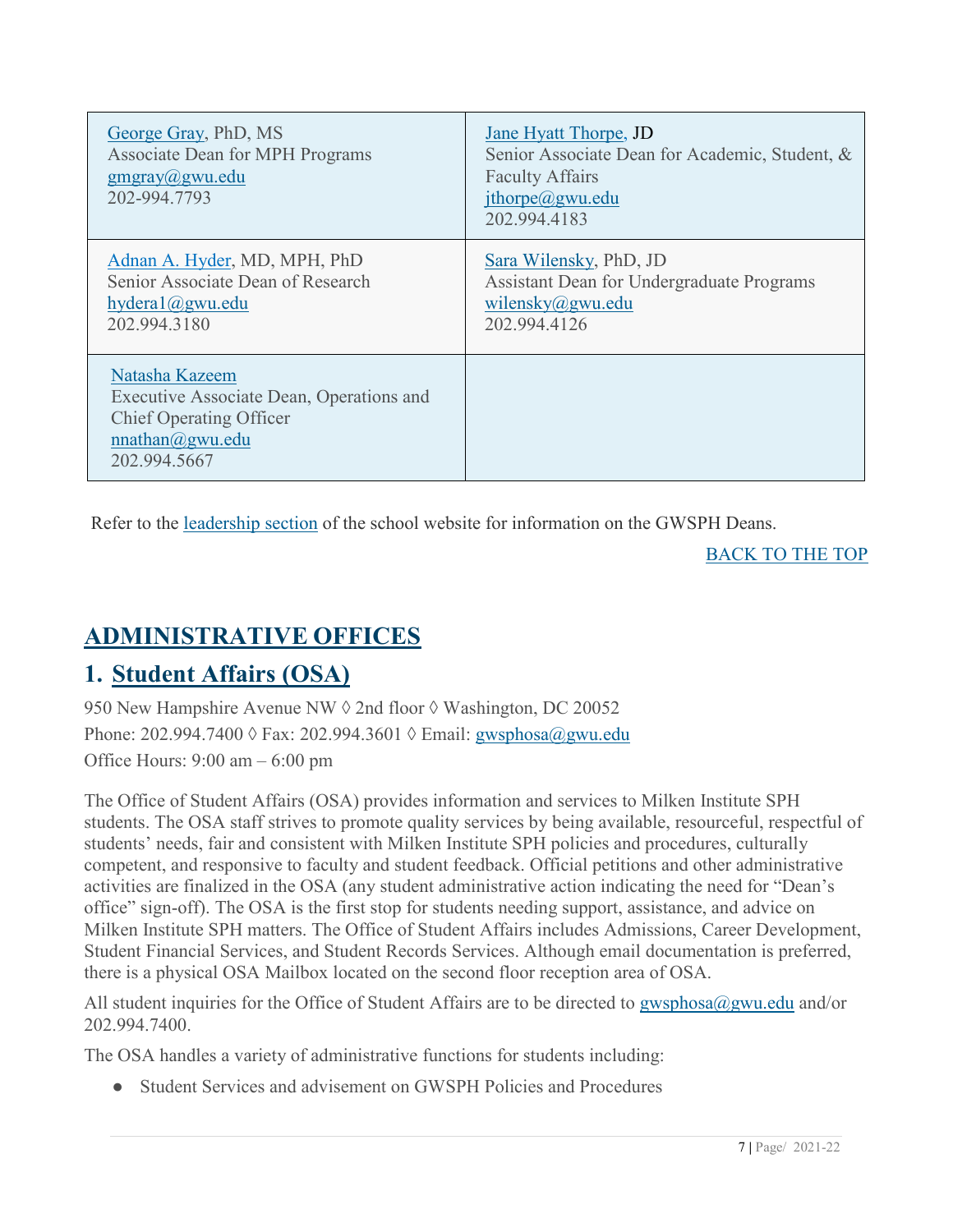- GWSPH forms and publications
- GWSPH International Student Forms/Requirements
- Registration for restricted courses
- Course evaluations
- Questions regarding GWSPH special events, i.e. Orientations, GWSPH Multicultural Celebrations, Public Health Week, Career Fairs, Commencement, and School Celebration Ceremony
- Student organization classroom reservations
- GWSPH course schedules, course caps, rooms, etc.
- GWSPH listserv subscriptions and questions
- Student Organizations

#### [BACK TO THE TOP](#page-1-0)

#### <span id="page-7-0"></span>2. **Admissions**

950 New Hampshire Avenue NW ♦ 2nd floor ♦ Washington, DC 20052 Phone: 202.994.2160  $\Diamond$  Email: [gwsphadmit@gwu.edu](mailto:gwsphadmit@gwu.edu)

The Office of Admissions and Enrollment manages enrollment into the residential graduate programs for the GWSPH. In addition, the office works with the university undergraduate admissions team who is responsible for the admissions process for the undergraduate programs- please see the Undergraduate Student Handbook. The Admissions department also works closely with our online partner for the  $MPH@GW$  and  $MHA@GW$  programs. The policies to which the Office of Admissions adheres are set by the Admissions Committee, a faculty committee made up of one voting representative from each department and the online programs.

Student inquiries for the Office of Admissions for:

- On-Campus programs should be directed to [gwsphadmit@gwu.edu](mailto:gwsphadmit@gwu.edu) or 202.994.2160.
- MPH@GW program should be directed to [admissions@publichealthonline.gwu.edu](mailto:admissions@publichealthonlinegwu.edu) or 1.855.674.2849.
- MHA@GW program should be directed to  $\frac{admissions(@mha.gwu.edu or 1.855.642.2849.$

For a complete listing of admissions staff, please see the [GWSPH Staff Directory.](http://publichealth.gwu.edu/about/administrative-offices)

The Office of Admissions and Enrollment can assist graduate students with the following:

- Admissions and matriculation
- International student questions and preliminary visa processing
- General scholarship process and external funding information
- New student clearance for registration
- Petitioning for readmission or changing programs

#### [BACK TO THE TOP](#page-1-0)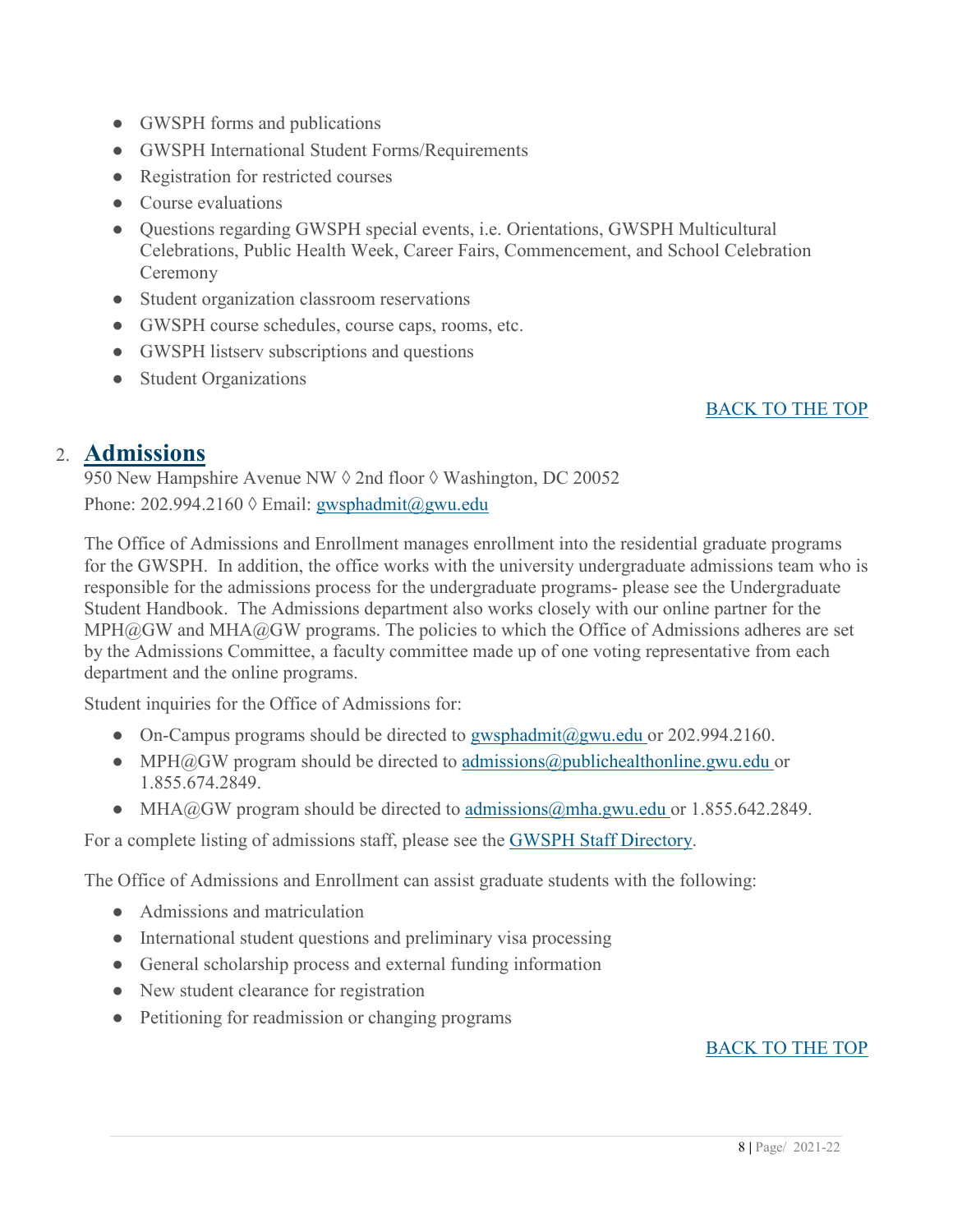### <span id="page-8-0"></span>**3. GWSPH Student Financial Services**

950 New Hampshire Avenue NW ♦ 2nd floor ♦ Washington, DC 20052 Phone: 202.994.1950 ◊ Fax: 202.994.3601 ◊ Email: to [gwsphfinaid@gwu.edu](mailto:gwsphfinaid@gwu.edu)

Student Financial Services at GWSPH is committed to assisting students in creating a financial plan to achieve their educational goals and in resolving emergent issues that pertain to federal student aid, institutional resources such as scholarships and assistantships, and managing their student accounts.

Staff within the office serve as a liaison for GWSPH students and the GW Office of Student Financial Assistance and student accounts at GW and can assist students when functions require direct contact with these offices.

Additional information about the processes managed by the primary offices of student financial assistance and student accounts at GW is available at: [http://financialaid.gwu.edu/](https://financialaid.gwu.edu/) and [http://studentaccounts.gwu.edu/.](http://studentaccounts.gwu.edu/)

All student inquiries for Financial Services are to be directed to [gwsphfinaid@gwu.edu](mailto:gwsphfinaid@gwu.edu) or 202.994.1950.

GWSPH Student Financial Services can assist students with the following:

- Counseling on Federal Student Aid eligibility and the application process.
- Management of institutionally funded grants and scholarships
- Identifying and applying for Graduate Assistantship and Graduate Research Assistant positions.
- Identification of external scholarship resources
- Assistance in managing services through the primary Office of Student Financial Assistance and Student Accounts at GW.

The GW Office of Student Financial Assistance maintains policies related to financial assistance at [https://financialaid.gwu.edu/policies.](https://financialaid.gwu.edu/policies)

> \*\* Students receiving Federal Student Aid are subject to Federal Satisfactory Academic Progress (SAP) requirements. This is a separate GW policy, which can be found on the [Office of Student Financial Assistance Webpage.](http://financialaid.gwu.edu/)\*\*

#### **Emergency Loan Funding**

The Milken Institute SPH Student Emergency Loan Fund (SELF) is available to qualified students managing unexpected expenses. Funding from the Milken Institute SELF has a zero percent interest rate if repaid within 45 days. Students may borrow only once per semester. Please contact the financial aid representative for the Milken Institute SPH for more information on qualifications and how to apply.

[BACK TO THE TOP](#page-1-0)

### <span id="page-8-1"></span>**4. Career Services**

950 New Hampshire Avenue NW ♦ 2nd floor ♦ Washington, DC 20052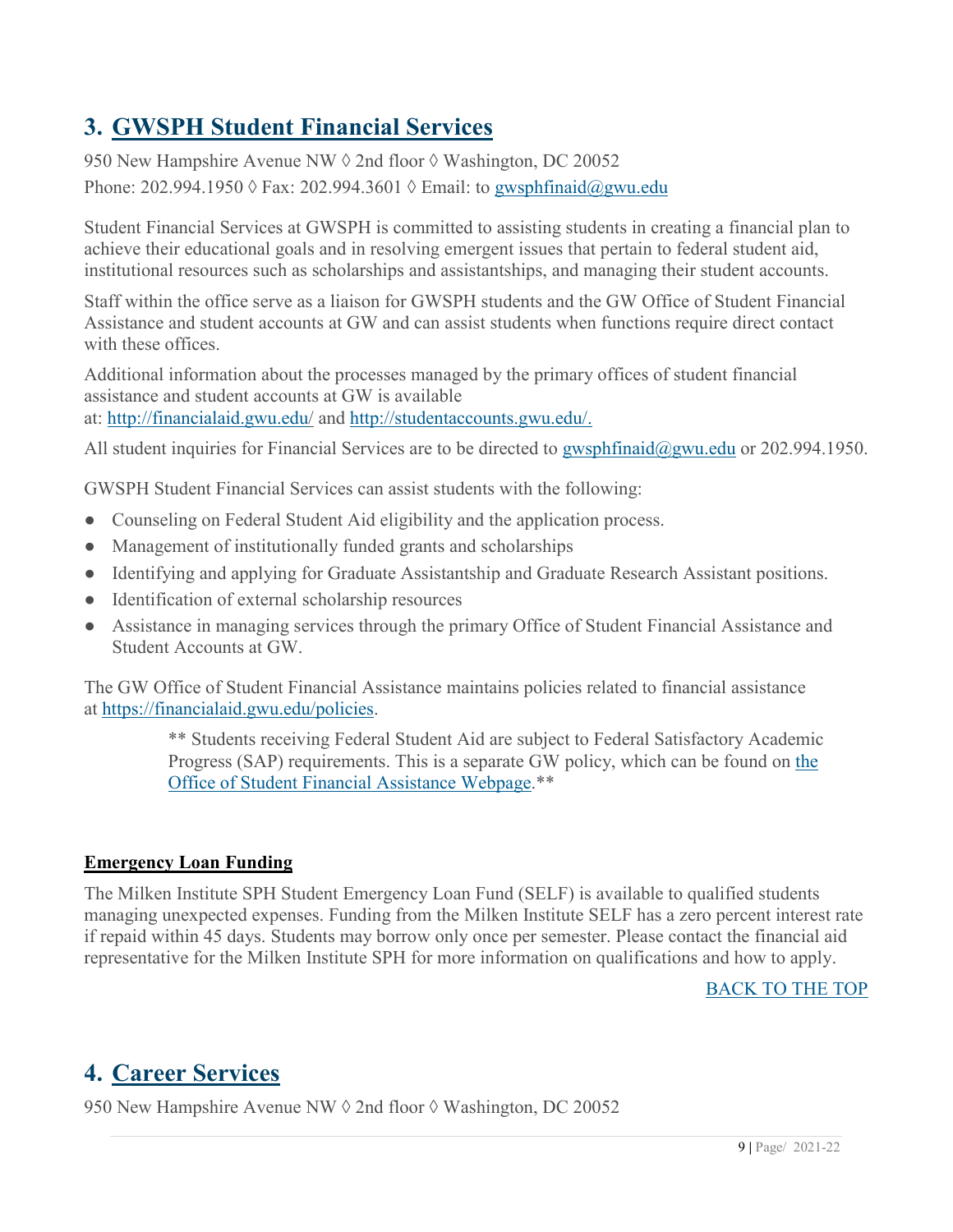Phone: 202.994.5485 ◊ Fax: 202.994.3601 ◊ Email: [gwsphcareer@gwu.edu](mailto:gwsphcareer@gwu.edu)

GWSPH Career Services is dedicated to providing the tools, resources and recommendations needed to help students and alumni confidently navigate the career management life cycle. To make a graduate student or alumni Career Counseling appointment, please see the [Career Counseling](http://publichealth.gwu.edu/services/career-center/counseling) page for more information. Meetings can be scheduled via by phone, in person, or in an online classroom.

[Handshake](https://gwu.joinhandshake.com/) is the online database used to post jobs, internships and career services events. This service is available to all GWSPH students and alumni.

All student inquiries for Career Services Center are to be directed to [gwsphcareer@gwu.edu](mailto:gwsphcareer@gwu.edu) and/or 202.994.5485.

Career Services provides the following support for both students and alumni:

- Immediate and long-term career goal setting
- Career exploration and assessment
- Professional branding
- Resume; cover letter revisions
- Job search and networking strategies
- Mock interviews; interview preparations
- Compensation and salary negotiation
- Networking events with employers and alumni

#### [BACK TO THE TOP](#page-1-0)

### <span id="page-9-0"></span>**5. Student Records**

950 New Hampshire Avenue NW ♦ 2nd floor ♦ Washington, DC 20052 Phone: 202. 994.0822 ◊ Fax: 202.994.3601 ◊ Email: [gwsphrecords@gwu.edu](mailto:gwsphrecords@gwu.edu)

The essential role of the Office of Student Records is to provide all GWSPH Students and Faculty with administrative support, as it pertains to the student's academic record.

All student inquiries for Student Records should be directed to  $g$ wsphrecords $@g$ wu.edu and/or 202.994.0822.

Student Records can assist students with the following:

- Registering for restricted courses with a [Registration Transaction Form](https://publichealth.gwu.edu/sites/default/files/downloads/RTA%202018.pdf)
- [Filing a Petition](https://publichealth.gwu.edu/pdf/graduate_records_petition.pdf)
- [Graduation clearance](https://registrar.gwu.edu/online-graduation-application-instructions)
- CITI Training documentation
- Submission of Professional Enhancement Activities
- [Half-time/Full-time Certification Requests](https://publichealth.gwu.edu/pdf/HTFTcertificationforminstructions.pdf)
- Academic Integrity Quiz verification
- Assistance with locating academic advising
- DegreeMap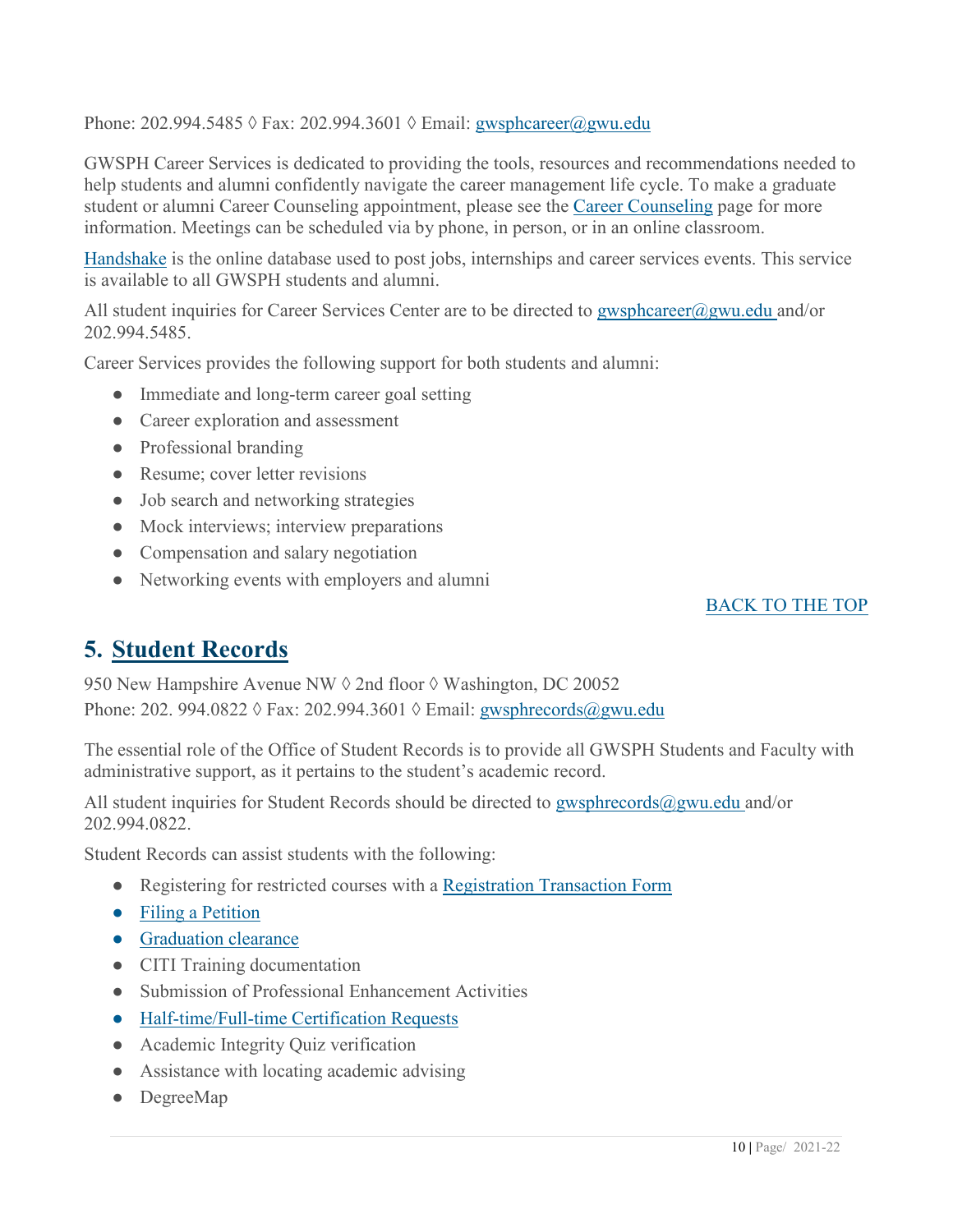● [Leave of Absence or Continuing Enrollment](https://publichealth.gwu.edu/sites/default/files/images/LOA_CE_0.pdf)

#### [BACK TO THE TOP](#page-1-0)

### <span id="page-10-0"></span>**6. Online Programs**

950 New Hampshire Avenue NW  $\Diamond$  6th floor  $\Diamond$  Washington, DC 20052 MPH@GW: [studentsupport@publichealthonline.gwu.edu](about:blank) or 855.494.6740 MHA@GW: [studentsuccess@mha.gwu.edu](mailto:studentsuccess@mha.gwu.edu) or 844.642.2849 HealthInformatics@GW: [studentsuccess@publichealthonline.gwu.edu](mailto:studentsuccess@publichealthonline.gwu.edu) or 855.494.6740

In addition to our on-campus offerings, our online program staff offers services to GWSPH students enrolled in the MPH@GW, MHA@GW, HealthInformatics@GW and other distance learning programs in conjunction with our Office of Student Affairs (OSA). Student Success is the first stop when needing assistance, guidance and support on GWSPH matters. The staff includes team members from Admissions, Student Support, Advising, and Career Development Services.

All student inquiries for the online programs should be directed as indicated above. The Student Success Team works with students enrolled in the MPH $@G$ W, MHA $@G$ W, and HealthInformatics $@GW$  programs, assisting students in a number of areas, including:

- Curriculum review and referral to your Academic Advisor
- Registering for courses
- Technical support on the 2GW platform
- Updating student records including contact information
- Time and program management

#### [BACK TO THE TOP](#page-1-0)

### <span id="page-10-1"></span>**7. Academic Advising**

Upon admission to the GWSPH, students are assigned an academic advisor appropriate to the program in which they enrolled. (Contact information can be found in the acceptance packet). A complete list of advisors is available on this [website.](http://publichealth.gwu.edu/academics/advising)

It is important for students to communicate with their advisor for several reasons, including:

- curriculum changes;
- selection of electives;
- academic progress;
- preparation for graduation.

Students should seek advice from their advisor about when to start planning for the Applied Practice Experience and Culminating Experience in the MPH programs. It is important to note that activities such as these may require substantial lead time. Planning should begin at least one term in advance of the term you plan to begin the Applied Practice Experience and Culminating Experience.

#### [BACK TO THE TOP](#page-1-0)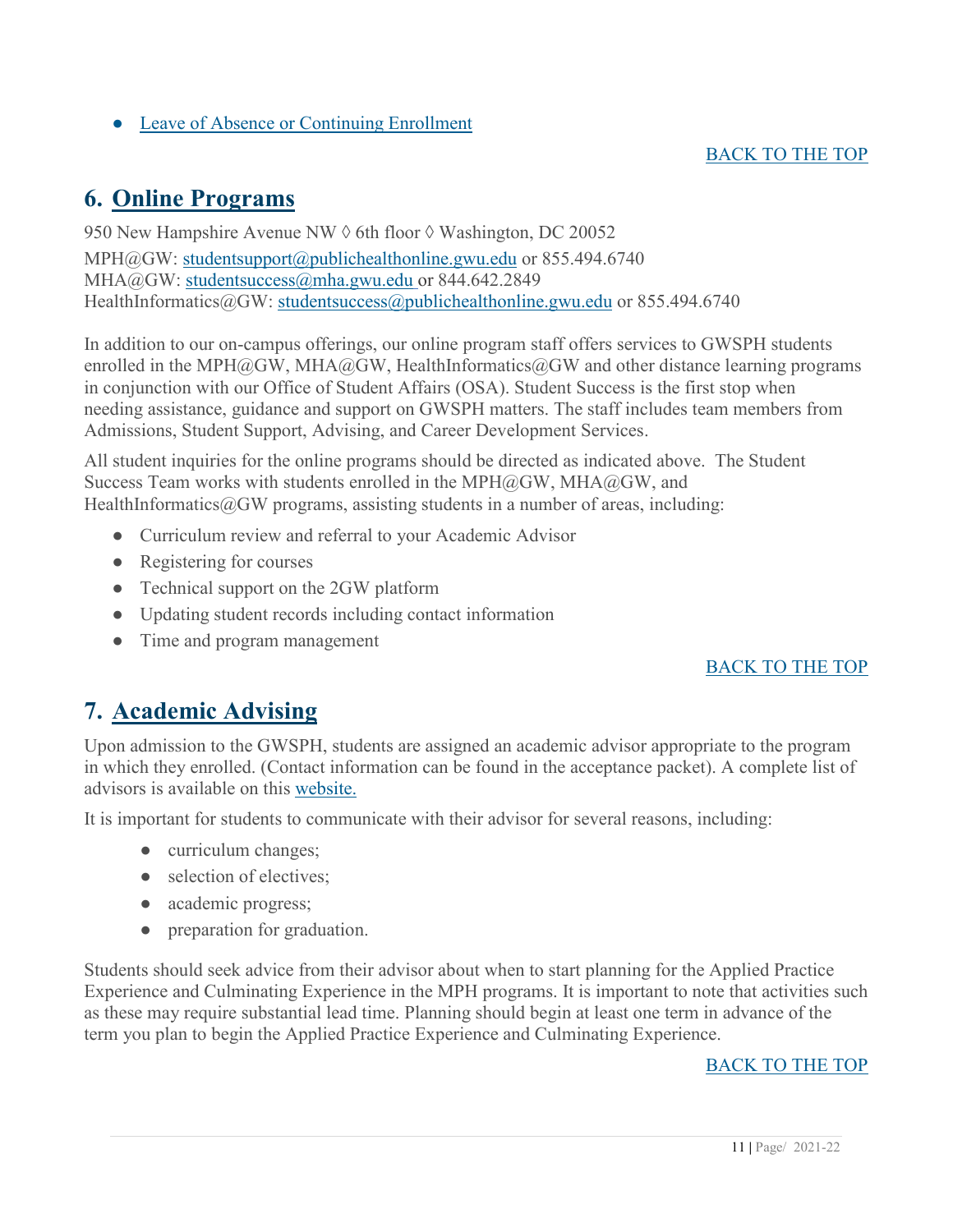### <span id="page-11-0"></span>**POLICIES & PROCEDURES**

This section summarizes many important policies and procedures that will help students successfully navigate their way while enrolled in a GWSPH program.

### <span id="page-11-1"></span>**1. Student Rights and Responsibilities**

All students, upon enrolling in and while attending The George Washington University, are subject to the [Code of Conduct.](https://studentconduct.gwu.edu/code-student-conduct) That documentation typically addresses instances of significant or recidivistic nonacademic student misconduct, which may result in a disciplinary record and sanctions that include, but are not limited to: cancellation of a student's housing license agreement, suspension or expulsion from the university, or other educational sanctions. For more information, please visit [The Office of Students](http://studentconduct.gwu.edu/student-rights-responsibilities)  [Rights & Responsibilities Website.](http://studentconduct.gwu.edu/student-rights-responsibilities)

#### [BACK TO THE TOP](#page-1-0)

### <span id="page-11-2"></span>**2. Maintaining Enrollment Status**

Once enrolled in a degree program, students are expected to be continuously registered for at least one credit during all fall and spring terms and actively engaged in fulfilling the requirements of the degree.

- For fall and spring terms, students must register for one or more credit hours to maintain enrollment status. For students that fail to do so, they will fall out of status; students who fall out of status must reapply for admission to the applicable program.
- Requests for a Leave of Absence (LOA) are possible and will be managed on a case by case basis. See below for clarification.
- During the summer session, students do not have to be enrolled unless they are completing degree requirements or graduating during the summer.
- Some additional activities, such as study abroad programs, qualify as continuous enrollment. For questions, contact a student advisor or OSA staff.
- Federal and Institutional financial aid resources may have separate enrollment requirements.

If a degree-seeking student finds it necessary to interrupt active pursuit of a degree program, it is permissible to petition to take a Leave of Absence for a specific period of time, limited to a total of one calendar year during the student's program.

If a student discontinues active enrollment in degree studies without being granted a leave of absence, or if they are granted a leave but do not return to active study at the close of the period of approved absence, the student is no longer in status.

Students who fall out of status must apply for readmission and will be subject to the regulations and program requirements in effect at that time of reenrollment. Please note: readmission to any program is not guaranteed. Students registering for a Leave of Absence will incur the prevailing registration fee, if applicable, per University policy.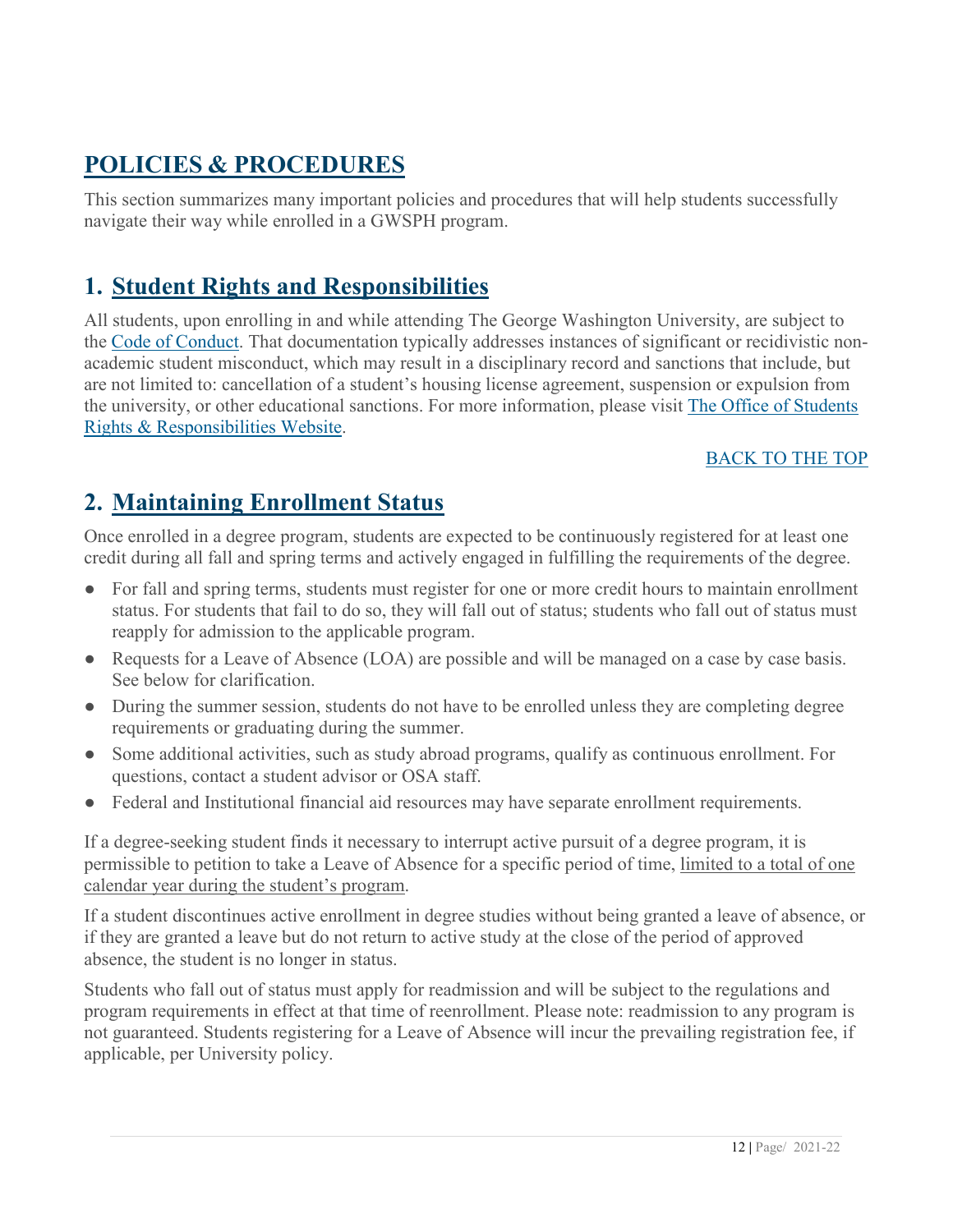### <span id="page-12-0"></span>**3. Filing Petition Form & Transferring Credits**

When a student wishes to make a request that requires an exception to GW or GWSPH policies and procedures, or one representing a change in program of study, a petition must be filed and approved. Petitions can be found on the [Academic Forms Webpage.](http://publichealth.gwu.edu/academics/forms) See Table below for a description of when to use the petition form.

| <b>Petition</b> |                                                                                                                                                                                                                                                                                                                                                                                                                                                                                                                                                                                                                                                                                                                                                                                                                                                                            |
|-----------------|----------------------------------------------------------------------------------------------------------------------------------------------------------------------------------------------------------------------------------------------------------------------------------------------------------------------------------------------------------------------------------------------------------------------------------------------------------------------------------------------------------------------------------------------------------------------------------------------------------------------------------------------------------------------------------------------------------------------------------------------------------------------------------------------------------------------------------------------------------------------------|
| Submit to:      | SPH Student Records Office via gwsphrecords@gwu.edu                                                                                                                                                                                                                                                                                                                                                                                                                                                                                                                                                                                                                                                                                                                                                                                                                        |
| Used to:        | Waive/replace a required course<br>$\bullet$<br>Substitute a course for a required course<br>$\bullet$<br>Register for continuous enrollment instead of continuous research<br>$\bullet$<br>Transfer credits taken at an outside, accredited institution, while a<br>$\bullet$<br>student at GW, to the GW transcript (approval must be obtained prior<br>to enrolling in outside course)<br>Transfer credits to GW transcript taken before matriculation from an<br>$\bullet$<br>accredited institution (course must have been completed within 3 years)<br>of matriculation for Master students; earned grade of B or better; and<br>course cannot have counted toward another degree)<br>Transfer Credits from non-degree to transcript<br>$\bullet$<br>Extend the time limit for graduation<br>Request a leave of absence<br>Withdraw from a course after the deadline |
| Other<br>Notes: | Complete the petition with any necessary documentation. The petition will be<br>processed electronically referring it to the appropriate faculty member(s) and<br>then will be returned to the student with a decision.                                                                                                                                                                                                                                                                                                                                                                                                                                                                                                                                                                                                                                                    |

#### *Notes:*

- *1. Transfer approval is not guaranteed; advance approval from your advisor is highly recommended, particularly prior to registering for any coursework outside of your program.*
- *2. Not all graduate programs accept transfer credits.*

#### **Transfer Credits Earned Before to Matriculation to GWSPH Master Programs for-Completed at another University:**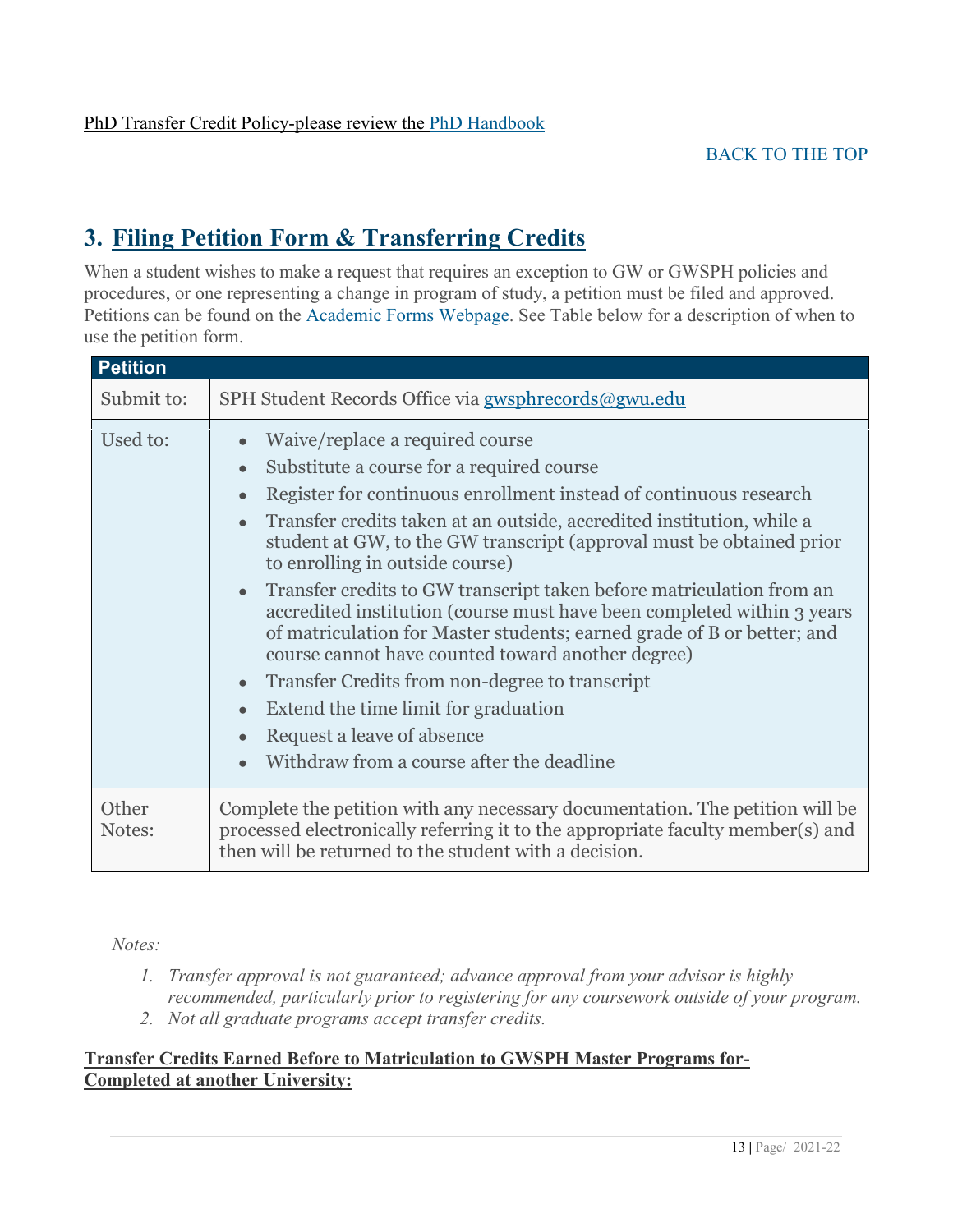Submit one petition and use the "Add another Course" feature for each course you wish to transfer with the course name and number, institution and semester/year [OSA to obtain necessary signatures]

- Submit course syllabus(s) for course(s) (Note: Syllabi will be reviewed by the GW course instructor to determine the equivalency for the substitution).
- If the course is included in your SOPHAS verified coursework (graduate students only), no transcript is required. If not, an official sealed transcript must be submitted.
- Grade earned for the transferred course must be a "B" or better, completed within the past three years, and not used to satisfy requirements for a prior degree. Doctoral students
- Indicate the proposed GWSPH course equivalent course in the petition.
- Use this [Google form t](https://docs.google.com/forms/d/1fHDdOjyXibxXVp1Jw99zAT1NWQlzrjiH7PYSKlpBU4k/edit)o initiate the process

#### **Transfer Credits earned after Matriculation to GWSPH Master Programs - Completed at another University:**

Submit a separate [petition](https://publichealth.gwu.edu/pdf/graduate_records_petition.pdf) for each course you wish to transfer with the course name and number, institution and semester/year [OSA to obtain necessary signatures]

- Submit course syllabus(s) for course(s) (Note: Syllabi will be reviewed by the GW course instructor to determine the equivalency for the substitution).
- Obtain an official sealed transcript(s) (Note: Transfer approval is not guaranteed; consult your advisor prior to registering at the other institution.
- Grade earned for the transferred course must be a "B" grade or better, and not used to satisfy requirements for another degree.
- Indicate the proposed GWSPH course equivalent course in the petition.
- Submit to [gwsphrecords@gwu.edu](mailto:gwsphrecords@gwu.edu)

#### **Transfer or Apply Non-Degree Credits earned after Matriculation for Master programs– Completed at another GWU Program**

Submit a separate [petition](https://publichealth.gwu.edu/pdf/graduate_records_petition.pdf) for each course you wish to transfer with the course name and number, institution and semester/year [Student to obtain necessary signatures]

- If you are applying graduate credits from within GWSPH, you do not need to request an official transcript.
- Submit course syllabus(s) for course(s) (Note: Syllabi will be reviewed by the GW course instructor to determine the equivalency for the substitution).
- Obtain an official, sealed transcript(s)
- Grade earned for the transferred course must be a "B" or better for each course, completed within the past three years, and not used to satisfy requirements for a prior degree.
- Submit to gwsphrecords $(\partial g$ gwu.edu

#### **Waive & Replace a Required GW Class with Elective Credits for Master students**

In particular circumstances, a GW student may waive a required course and replace that waived course with elective credits. If the GW professor teaching the required course that the student seeks to waive agrees the student already possesses the requisite knowledge that the course provides (by having taken a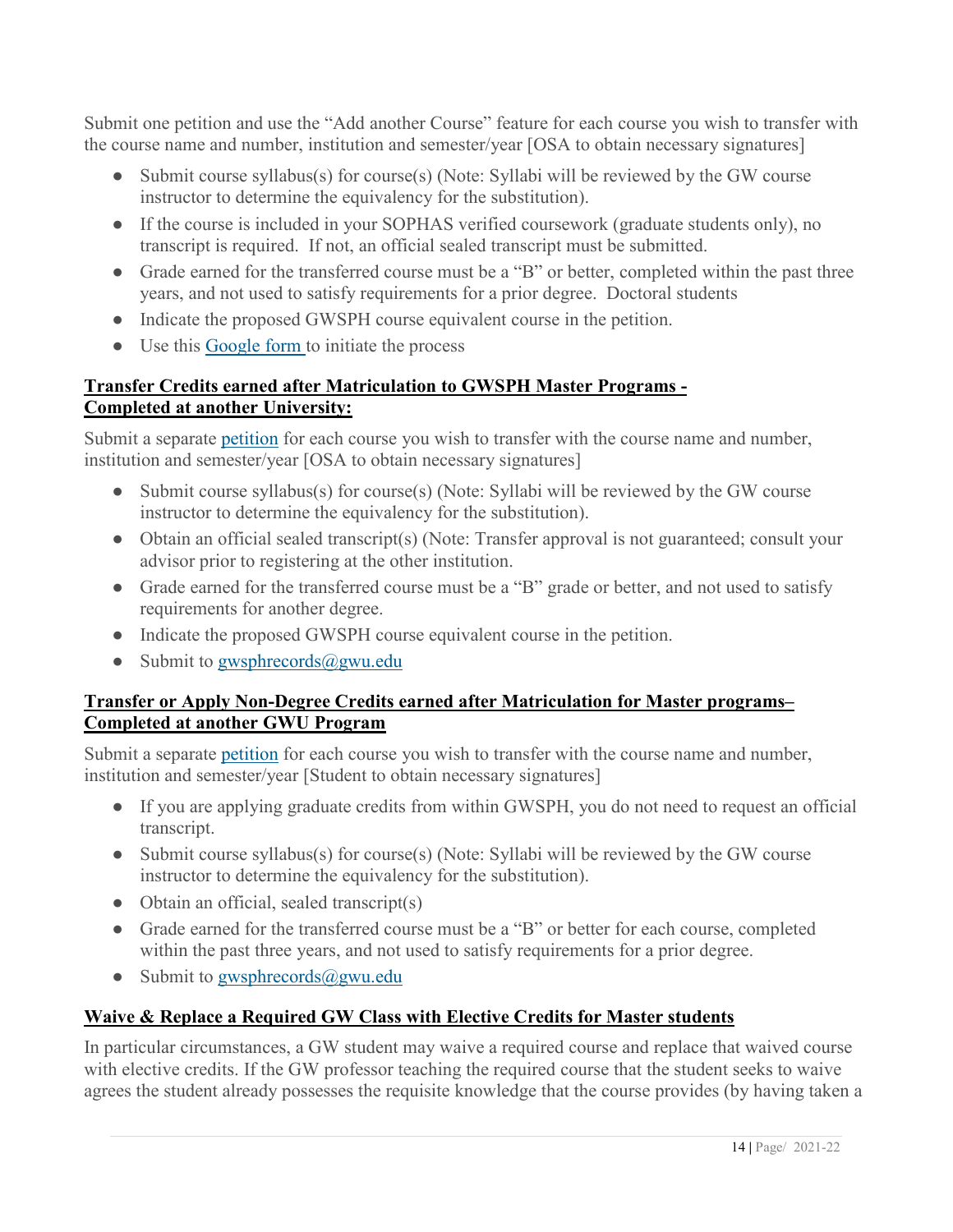similar course in another degree program, for example), then the student may be granted permission to "waive & replace" the required GW course with an equivalent amount of elective credits.Transfer credits to GW transcript taken before matriculation from an accredited institution (course must have been completed within 3 years of matriculation; earned grade of B or better; and course cannot have counted toward another degree)

#### [BACK TO THE TOP](#page-1-0)

### <span id="page-14-0"></span>**4. Adding and Dropping Courses**

Students may add and drop courses before the first day of class without penalty. Refer to the [Registrar](https://registrar.gwu.edu/withdrawals-refunds)  [website for refund rates.](https://registrar.gwu.edu/withdrawals-refunds)

#### [BACK TO THE TOP](#page-1-0)

### <span id="page-14-1"></span>**5. Maintaining Good Academic Standing**

A graduate student who is not suspended, on academic probation, or on provisional admission status is considered to be in good standing. At the graduate level, a minimum grade-point average of 3.0 (B) must be maintained to be awarded a graduate degree. All courses taken for graduate credit after matriculation as a degree candidate (but excluding those audited or taken for the grade of CR/NC) will be used to calculate the grade point average (GPA). Graduate courses must be taken for a letter grade unless the course is designated as a credit/no credit course. Students may not opt to take a course for credit only.

\*\* Students receiving Federal Student Aid are subject to Federal Satisfactory Academic Progress (SAP) requirements. This is a separate GW policy, which can be found on [the Office of Student Financial](http://financialaid.gwu.edu/)  [Assistance Webpage.](http://financialaid.gwu.edu/)\*\*

GWSPH takes academic integrity issues seriously. It is the student's responsibility to review, understand, and comply with The George Washington University's [Code of Academic](https://studentconduct.gwu.edu/code-academic-integrity)  [Integrity.](https://studentconduct.gwu.edu/code-academic-integrity) Students should be familiar with [Student Rights & Responsibilities.](https://studentconduct.gwu.edu/)

Below are descriptions for the academic standing categories:

#### **Provisional Admission**

Provisional admissions are used for applicants who are shy of numerical standards for admission, but show promise of successfully completing graduate work. During the provisional admission period (the first 9 credits), students are required to meet with academic advisors each term prior to registration and to maintain a GPA of at least 3.0. During this time period, students must not receive a grade of Incomplete (I) or a grade lower than a B. Provisionally admitted students who do not meet these requirements are subject to suspension (see below) and cannot apply for readmission for at least one calendar year.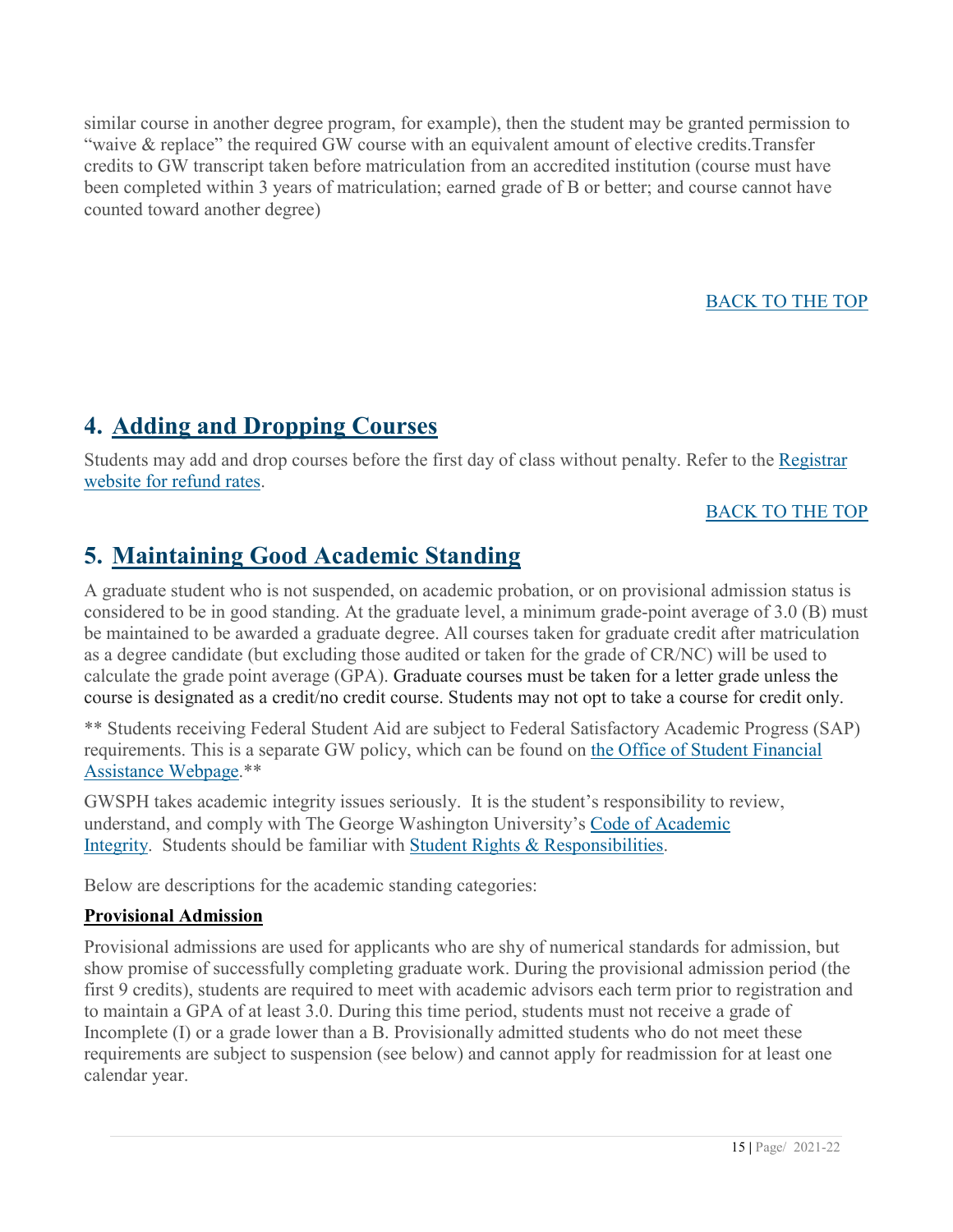#### **Term Warning (<9 credits completed)**

A graduate student whose cumulative GPA is less than 3.0 after attempting a minimum of one credit hour and a maximum of eight credit hours will be issued a warning notice at the end of the term and will be required to take corrective measures (e.g., meet with academic advisor to outline steps to raise GPA). After receipt of the term warning letter, incomplete grades and grades of B- or lower are not permitted during remainder of the first 8 credits and are grounds for automatic suspension, probation, or continued warning status.

#### **Probation**

A graduate student whose GPA falls below 3.0 at any point after completing nine credit hours will be placed on academic probation. This probation extends through the period in which the student next attempts 12 credit hours of work, including required courses. A student's program may be restricted by the program director if deemed necessary.

A student who fails to raise the cumulative GPA to 3.0 or better during the period of probation is subject to suspension. Incomplete grades and grades of B- or lower are not permitted during the probationary period and are grounds for automatic suspension or continued probation. Students on academic probation are not eligible to apply for graduation. The GWSPH Dean's Office, in consultation with the student's academic advisor, may continue a student on probation (in lieu of suspension) if satisfactory progress is demonstrated during the probationary period as determined by the Senior Associate Dean for Academic Affairs**.**

#### **Grade of F**

A graduate student who receives a grade of F is subject to suspension. If the student wishes to remain enrolled, they must present cause, for consideration by the Senior Associate Dean of Academic Affairs and the director of the degree program, as to why continued study should be permitted. Once a grade of F is earned it remains a part of the student's permanent record and is calculated into the GPA.

A graduate student who earns the grade of F in a core or other required course and is permitted to continue in graduate studies must repeat the course and achieve at least the grade of B; such a repeat does not expunge the grade of F, which remains as part of the student's record.

#### **Suspension**

A graduate student who receives an F or does not meet the conditions of probation (see above) is subject to suspension. Suspended students may not register for or complete any courses at GW. An outstanding Incomplete (I) grade at the time of suspension will become an F.

Suspended students may reapply to a program, using [SOPHAS Express,](https://sophasexpress.liaisoncas.com/) after one full calendar year from the time of suspension. To be readmitted, the student must submit evidence that suggests the probability of academic success. A student who is readmitted will continue on academic probation and must achieve a minimum grade-point average of 3.0 in the next 12 credit hours of graduate study. Should the student fail to achieve this grade-point average, the student will again be suspended and will not be readmitted.

#### **Dismissal**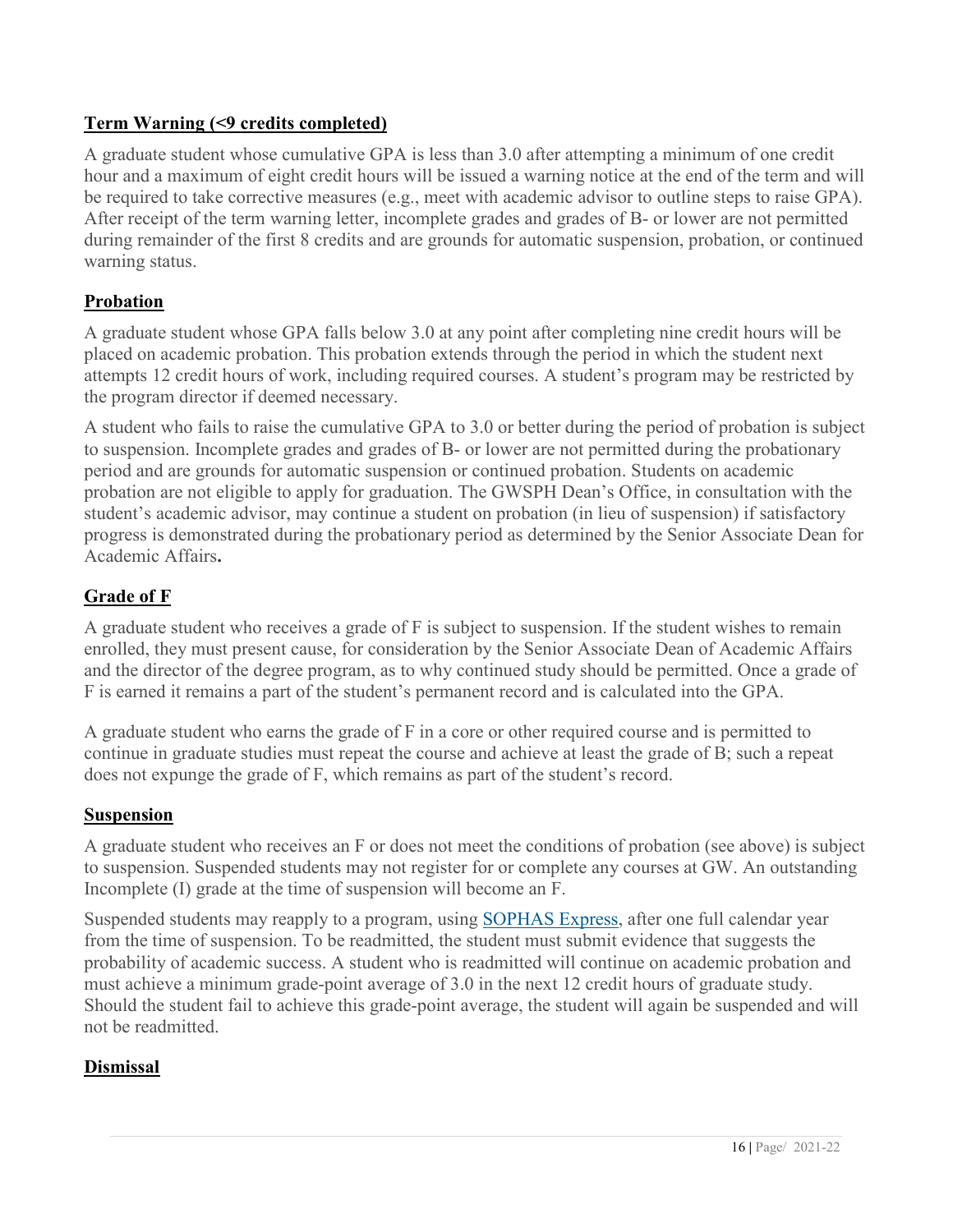A student who has been suspended twice is not permitted to reapply to Milken Institute School of Public Health and will be dismissed from the school.

#### **Timely Progress Towards a Degree**

A graduate student who fails to make adequate and timely progress toward the degree, through repeated leaves or repeated failure to complete an appropriate number of credit hours per module/semester, may be suspended. Students suspended on these grounds may apply for readmission after providing sufficient evidence of academic promise through [SOPHAS Express.](https://sophasexpress.liaisoncas.com/applicant-ux/#/login)

#### **Notification of Academic Status**

Students who are not in good academic standing will be notified by email. Letters are sent out at the end of each academic term. Any student seeking to appeal academic decisions with respect to maintenance of good academic standing may do so through the Dean of their program or Program Director on a case by case basis.

#### [BACK TO THE TOP](#page-1-0)

### <span id="page-16-0"></span>**6. Student Grades Appeals Process**

All students have the right to appeal an academic decision.

#### **Grounds for Appeal**

Dissatisfaction with a grade is not grounds for an appeal. Acceptable reasons for an appeal include only an error in grading procedures or inequity in the application of policies stated in the course syllabus. (Students may grieve at any time when they feel that they have been discriminated against on the basis of race/ethnicity, color, religion, gender, national origin, age, disability, veteran status, sexual orientation, or gender identity).

#### **Phase I: Informal Resolution**

Prior to filing a formal grade appeal, the student should seek an acceptable resolution on an informal basis with the Instructor/Course Director and Session Leader (if applicable). This discussion must occur within the first 30 calendar days of the start of the next term.

- After discussing the grade with the Instructor/Course Director, if a satisfactory result has not been reached, the student should consult with the Program Director. And if no resolution is reached here, the student should contact the Department Chair. (Note- When the Course Instructor is the Program Director or the Program Director is the Department Chair, the student may contact the next level in the program leadership, up to and including the Senior Associate Dean for Academic, Student, and Faculty Affairs- see next step.)
- If no resolution has been reached with the Program Director/Chair, the student may consult with the Senior Associate Dean for Academic, Student, and Faculty Affairs (Senior Associate Dean hereafter). If no resolution is reached as a result of these informal attempts, the student may consider filing a formal appeal with the Senior Associate Dean.

#### **Phase II: Initiating an Appeal**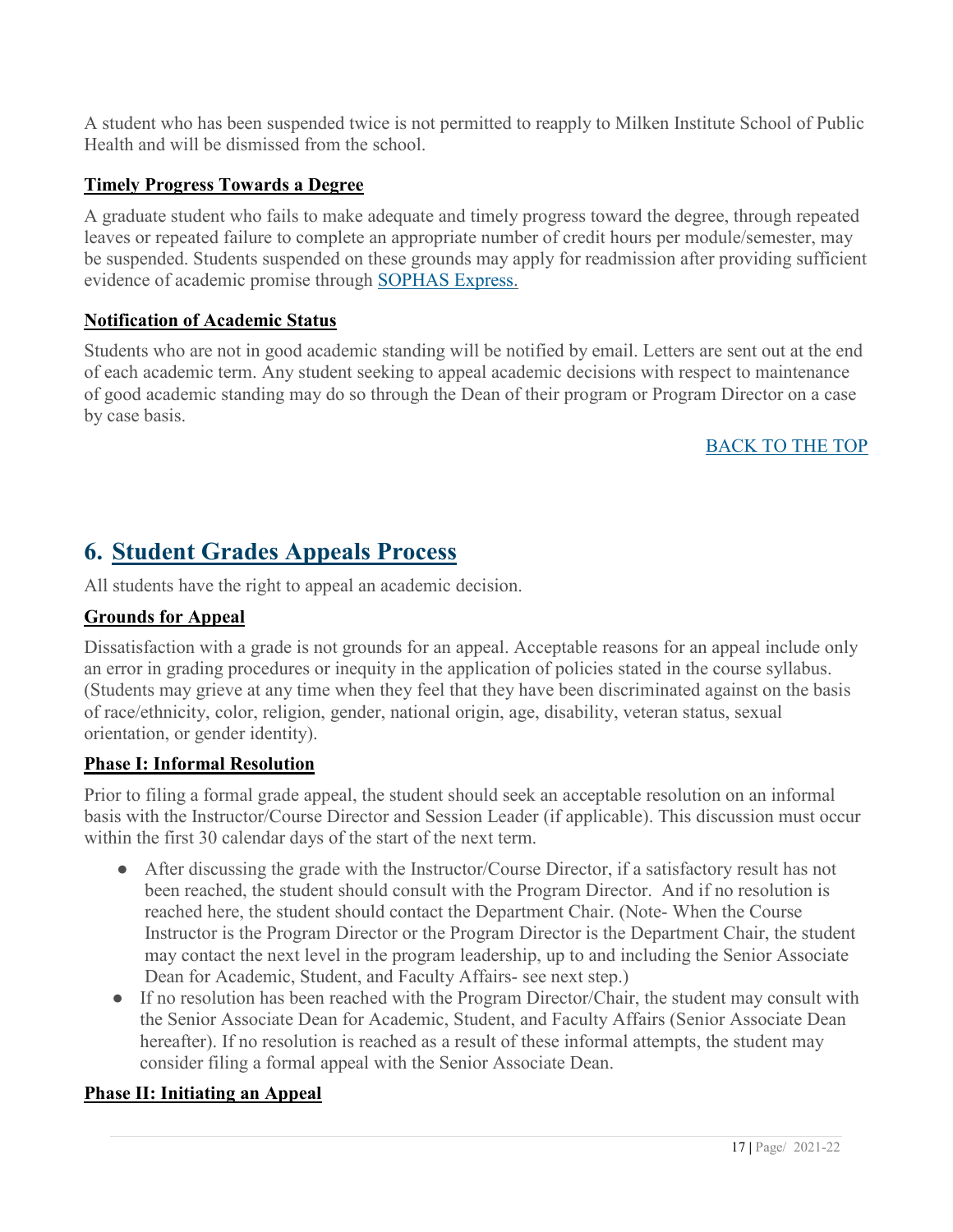A grade appeal will trigger a thorough review and could result in the grade remaining the same, the grade being raised or the grade being lowered in the event the review determines that an error benefited the student.

- 1. The student may submit a formal appeal letter to the Senior Associate Dean, who will convene a group of three impartial faculty members from the Milken Institute School Student Academic Appeals Committee to review the student's appeal. This group should not include Committee members from the instructor's department.
- 2. To initiate the appeal process, the student must submit in writing the following information to the Dean within the first 60 calendar days from the start of the next term:
	- Description of the reason(s) for requesting an appeal;
	- Detailed description of the timeline of events;
	- Statement explaining the resolution sought by the student;
	- The course syllabus and any documents relevant to the appeal.
- 3. The Senior Associate Dean must then notify the instructor of the appeal and provide a copy of the formal request. The Committee will have two weeks to review the materials before meeting separately with the instructor and the student to make additional comments and to answer questions.
- 4. The Committee will deliberate and communicate its decision to the Senior Associate Dean in a written report. The Senior Associate Dean will convey the outcome to the student and the faculty member. **The Committee's decision is final.**
- 5. If the Committee finds in favor of the Instructor's initial decision, there is no further appeal of the academic evaluation, except on procedural grounds. The student may request the Senior Associate Dean to review the procedural aspects of the case, if applicable. Requests for review must be submitted in writing, including an explanation of the basis for the appeal, within 10 days after the review committee report has been provided to the student.
- 6. If the Senior Associate Dean concludes that procedural violations have occurred, then (s)he may remand the case to the department or program for a re-hearing or may take other steps to afford the student an appropriate remedy.
- 7. All appeals must be resolved no later than the end of the term following the term in which the course was taken and the original grade was awarded. If the Committee has not reported the outcome of the appeal process by the end of the semester, then the appeal will go directly to the Senior Associate Dean to settle the dispute.

#### [BACK TO THE TOP](#page-1-0)

### <span id="page-17-0"></span>**7. Applying for Readmission**

The deadline for readmission petitions is no later than three (3) weeks prior to the first day of class. Earlier submissions will ensure processing before registration to avoid complications. It is advised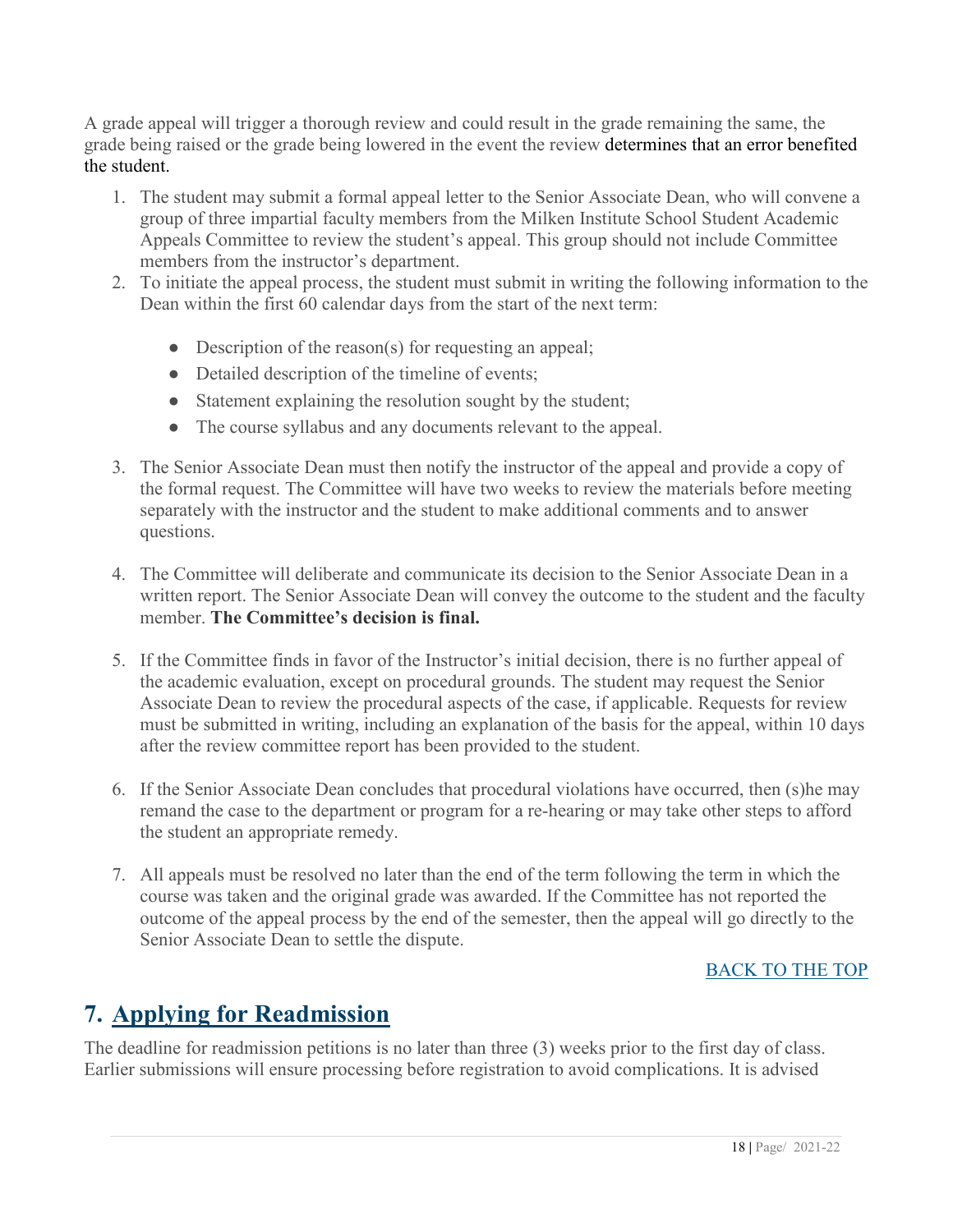students seeking readmission identify when course registration begins each term to plan accordingly. Check the appropriate academic calendar:

- Current [on campus academic calendar](http://www.gwu.edu/academic-calendar)
- Current [MPH@GW academic calendar](https://onlinepublichealth.gwu.edu/mph/academics/)
- Current [MHA@GW academic calendar](https://onlinepublichealth.gwu.edu/mha/academics/)
- Current [HealthInformatics@GW academic calendar](https://drive.google.com/file/d/1nATgEzxhU2bDsdobDkRjPWMzgnJ80W30/view)

Students should not apply until all account holds have been rectified.

If accepted for readmission, students will be subject to the regulations and program requirements in effect at the time of reenrollment.

#### **Students Who Have Fallen Out of Status**

Students who did not register during the immediate preceding semester/module (excluding summer sessions) or have not taken courses at GW in over a year are out of status and must apply for readmission by completing an [admissions petition.](http://publichealth.gwu.edu/content/graduate-admissions-petitions)

#### **Students Who Have Been Suspended**

Students who were suspended from Milken Institute SPH must apply for readmission through [SOPHAS](https://sophasexpress.liaisoncas.com/applicant-ux/#/login)  [Express.](https://sophasexpress.liaisoncas.com/applicant-ux/#/login) Students may only apply for readmission after at least one academic year has passed. See the chart below for readmission requirements.

#### [BACK TO THE](#page-1-0) TOP

| <b>Requirement</b>           | <b>Returning Post-Suspension</b>                                                                                                                                                                                           |
|------------------------------|----------------------------------------------------------------------------------------------------------------------------------------------------------------------------------------------------------------------------|
| Transcripts                  | Official transcripts showing any grades for<br>courses taken at another institution while<br>suspended from GW                                                                                                             |
| Letters of<br>Recommendation | At least one letter of recommendation                                                                                                                                                                                      |
| <b>Statement of Purpose</b>  | Statement should address the issues that led<br>to suspension and steps the student has taken<br>to a) prove that s/he will be successful after<br>being readmitted and b) avoid the same issues<br>that caused suspension |
| Fee                          | \$55                                                                                                                                                                                                                       |

#### **SOPHAS EXPRESS REQUIREMENTS**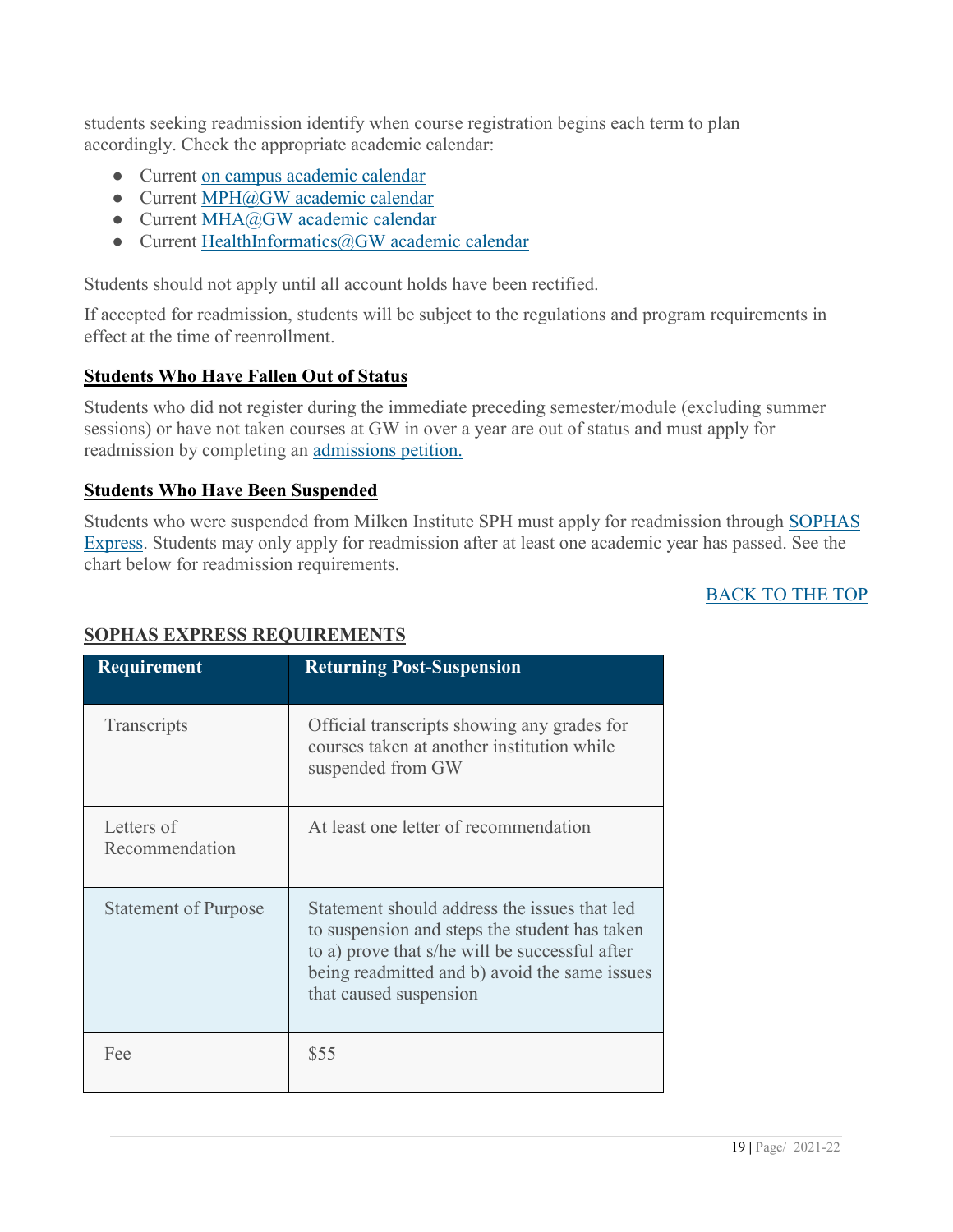### <span id="page-19-0"></span>**8. Residential International Students: Less than Full-Time Status**

If you are an international student on an F-1 or J-1 Visa, it is your responsibility to enroll as a full-time student (minimum 9 credit hours for graduate students) for spring and fall semesters according to the U.S. Immigration and Naturalization rules governing registration requirements for international students with F-1/J-1 visa status. In certain situations, a reduced course load may be allowed. To request approval for this, complete the F-1/J-1 Request for Reduced Course Load Form located in your [ISOGateway](https://isogateway.gwu.edu/istart/controllers/start/StartEngine.cfm) and submit it to the International Services Office (ISO). You can obtain more information from the ISO on their [website](http://internationalservices.gwu.edu/) or by contacting the office at iso $\omega$ gwu.edu or (202) 994-4477.

#### [BACK TO THE TOP](#page-1-0)

### <span id="page-19-1"></span>**9. Grades of Incomplete (I) and In-Progress (IPG)**

Conditions under which an Incomplete (I) grade may be assigned are described in the [University](http://bulletin.gwu.edu/university-regulations/)  [Bulletin.](http://bulletin.gwu.edu/university-regulations/) The student must work directly with the Instructor to document how the student will complete the course work and earn a grade using the [Incomplete Course Grade Contract.](https://publichealth.gwu.edu/content/incomplete-course-grade-contract) The completed contract must be approved by the student and instructor.

Incomplete work must be completed by a date agreed upon by the student and the instructor, but no more than one calendar year from the end of the term in which the student registered for the course. The final grade earned will replace the symbol of "I" on the official transcript. An Incomplete that is not changed by the deadline noted in the contract will convert to an "F" (Failure) and the GPA and academic standing recalculated accordingly.

The grade In Progress (IPG) is given for all thesis, residency, advanced reading, independent study, internship/practicum, and dissertation research courses until the coursework is completed. Upon satisfactory completion, the grade is entered by the Instructor and 'IPG' no longer remains on the transcript. 'IPG' cannot be given for regular, semester-length courses.

#### [BACK TO THE TOP](#page-1-0)

### <span id="page-19-2"></span>**10. Independent Study**

Graduate students may choose to complete up to six credits of Independent Study coursework during the student's degree program. Before registering for an independent study, the student must first complete an independent study project plan and submit to the Student Records department with an Independent Study Form. The form must be approved by the student, the project faculty supervisor, and the student's academic Program Director.

Independent studies must be approved prior to registration for the course. Students submit the completed forms and a [Registration Transaction Form](https://registrar.gwu.edu/sites/registrar.gwu.edu/files/downloads/reg_transaction_form.pdf) (RTF) to the student advisor during open registration for the semester that the independent study is taking place. All forms and a detailed description can be found on the [website.](http://publichealth.gwu.edu/academics/forms)

\*Please note: Independent study projects may not be used as a substitute for an available required course and may not substantially cover the same subject matter that is available in a required or elective course.\*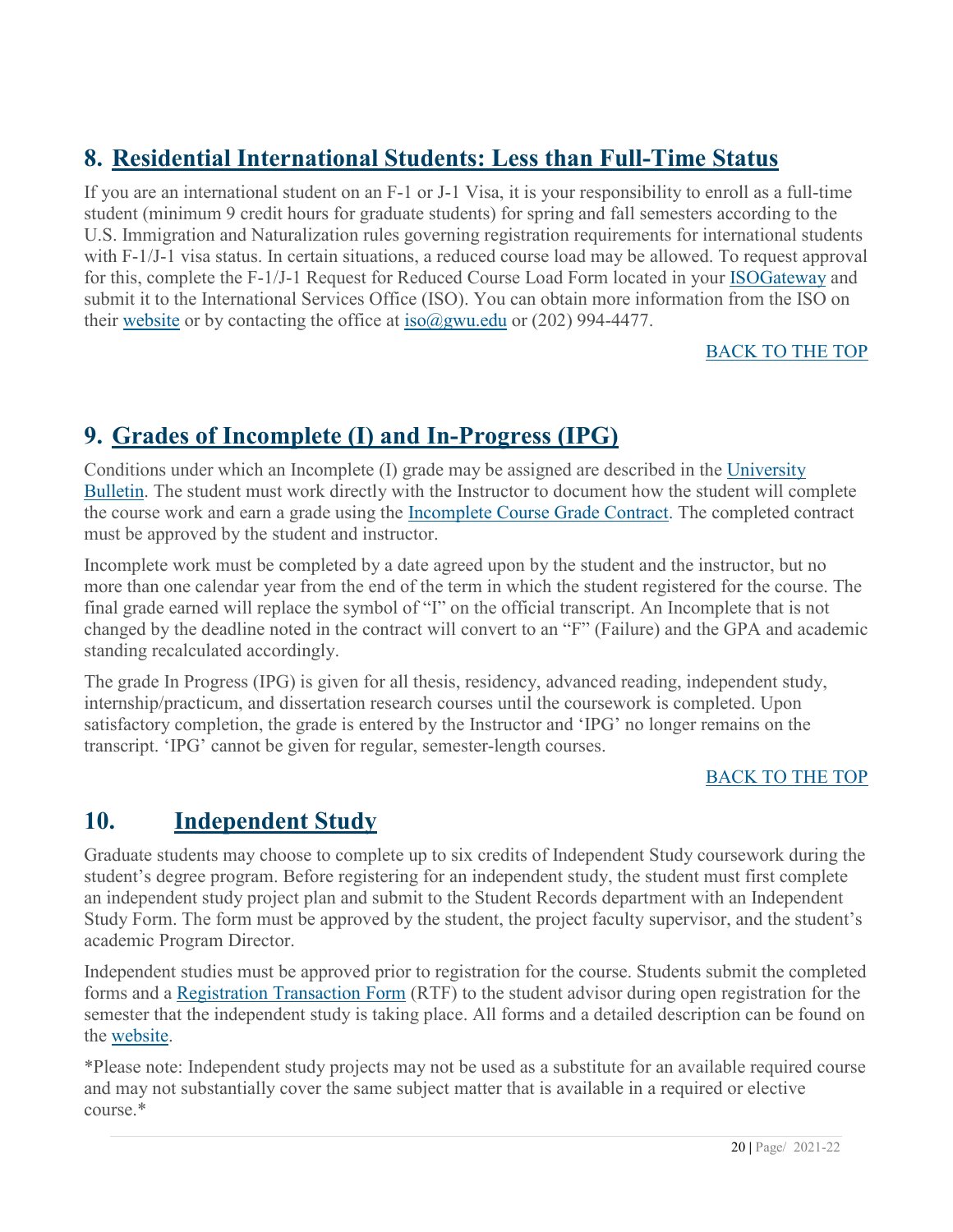### <span id="page-20-0"></span>**11. Enrolling for a Course at Another School or Institution**

Once enrolled at GWSPH, graduate students are expected to complete course requirements at GWSPH. However, under limited circumstances, it is permissible to transfer in no more than 12 credits for coursework completed at another institution. If a student wishes to register concurrently at GW and another institution from which they wish to apply credit toward their GW degree, they must request written permission in advance.

To request such permission, please follow these steps:

- Download a [Petition.](http://publichealth.gwu.edu/content/graduate-admissions-petitions)
- Complete the petition and attach the syllabus of the course desired to take.
- Obtain student advisor's signature. If the course will substitute for a required Milken Institute SPH course, also get approval from the instructor of that course and attach the syllabus.
- Following completion of the course, request that a transcript be sent to [gwsphrecords@gwu.edu.](mailto:gwsphrecords@gwu.edu) Students must earn a grade of B or better to transfer credit, however the grade from another institution will not be considered in computing your GW grade-point average.
- Consortium of Universities of the Washington Metropolitan Area: [website](http://www.consortium.org/)
- If a student wishes to register for a course offered by a GW school other than the GWSPH, and count this course toward degree requirements, they must similarly obtain prior written permission by filing a petition and follow the steps above (although students do not have to have a transcript sent).

#### [BACK TO THE TOP](#page-1-0)

### <span id="page-20-1"></span>**12. Flexible Programming**

GWSPH provides flexible academic program options for all Master-level students. Master's-level students will be able to take courses in either online or on-campus formats. On-campus students may take up to 15 credits online, and online students may take up to 15 credits on-campus without requiring a petition. By offering these options, students will be able to customize their education to meet both professional and personal needs. Please see [The Source](https://source.publichealth.gwu.edu/resources-finder/pdf/masters-degree-flexible-program-faqs) (GWSPH intranet) for more details.

#### [BACK TO THE TOP](#page-1-0)

### <span id="page-20-2"></span>**13. Progress Towards Degree**

The chart below outlines the maximum time in program for each degree.

| <b>Degree</b>            | <b>Maximum time in Program</b> |
|--------------------------|--------------------------------|
| <b>Bachelor's Degree</b> | 6 years                        |
| Certificate              | 2 years                        |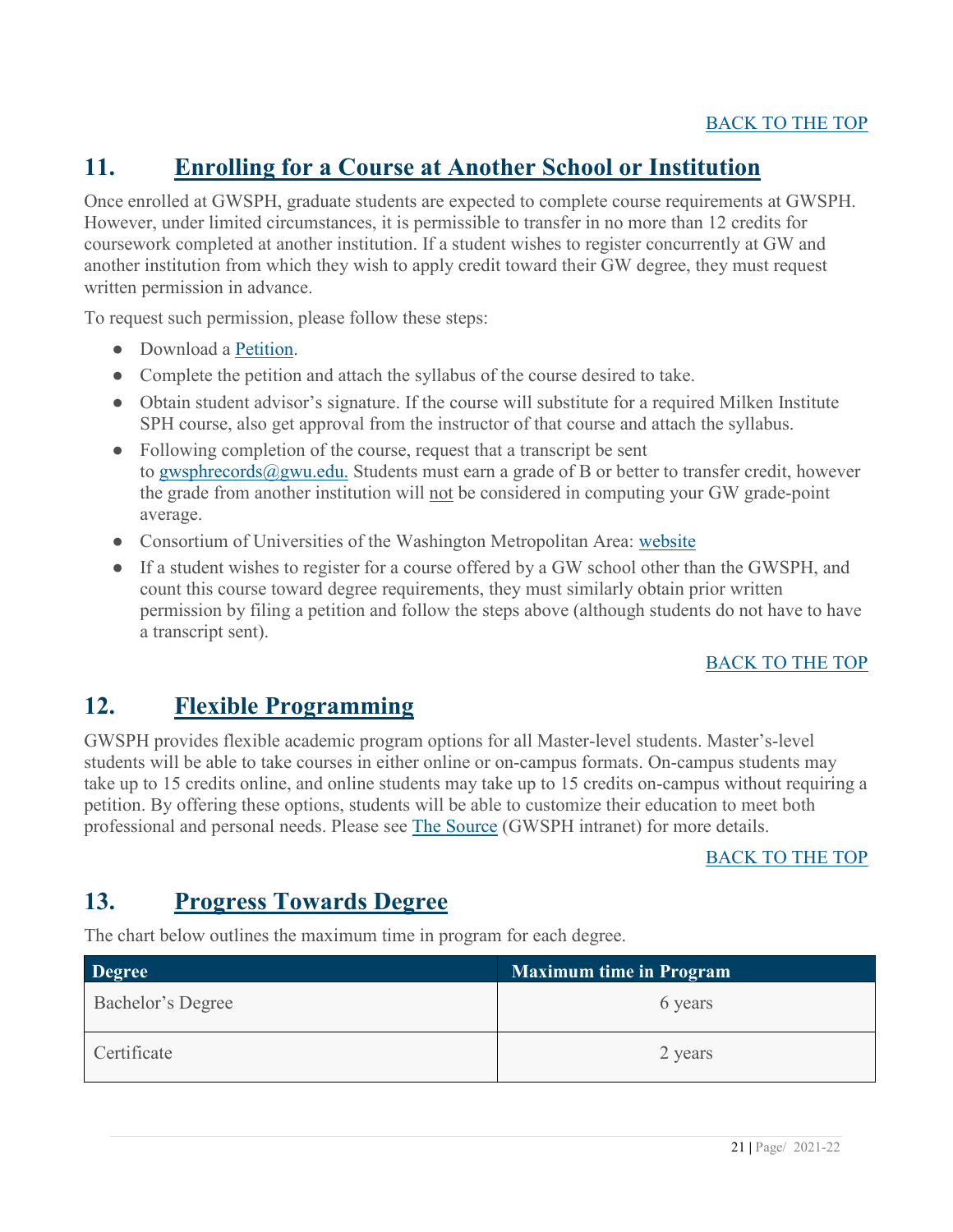| Master's Degree | 5 years |
|-----------------|---------|
| DrPH & PhD      | 7 years |

#### BACK TO THE TOP

### <span id="page-21-0"></span>**GUIDE FOR POST-ACCEPTANCE**

### <span id="page-21-1"></span>**Initial Steps**

Students are responsible for a number of pre-and post-enrollment activities. The following items require action on the part of the student and should be considered essential in the orientation and acclimation process. Once a student has returned the Declaration of Intent documents and has made a deposit, the student should set up their [NetID.](http://gwid.gwu.edu/)

| <b>On-Campus Students</b>                   | <b>Online Students</b>                  |
|---------------------------------------------|-----------------------------------------|
| Learn your GWID number                      | Review your program website:            |
| Included in your acceptance letter          | $\bullet$                               |
| $\circ$                                     | MPH@GW                                  |
| Activate your GW Email address              | $\circ$                                 |
| Submit your Immunization Forms              | MHA@GW                                  |
| For more information and necessary          | $\circ$                                 |
| $\circ$                                     | Here you will find information about:   |
| forms, visit the Student Health             | • Academic information: course          |
| website.                                    | descriptions, curriculum guide          |
| Obtain your GWorld (GW Student ID) after    | • Cross-university courses              |
| registering for classes                     | Applied Practice Experience information |
| <b>Attend New Student Orientation</b>       | for MPH@GW                              |
| Familiarize yourself with program           | Academic calendar                       |
| requirements and course offerings, found on | $\bullet$                               |
| the Website.                                | Program policies, student handbook      |

#### [BACK TO THE TOP](#page-1-0)

#### <span id="page-21-2"></span>**1. The GWSPH Source**

"The Source" is home to all resources for students, faculty and staff.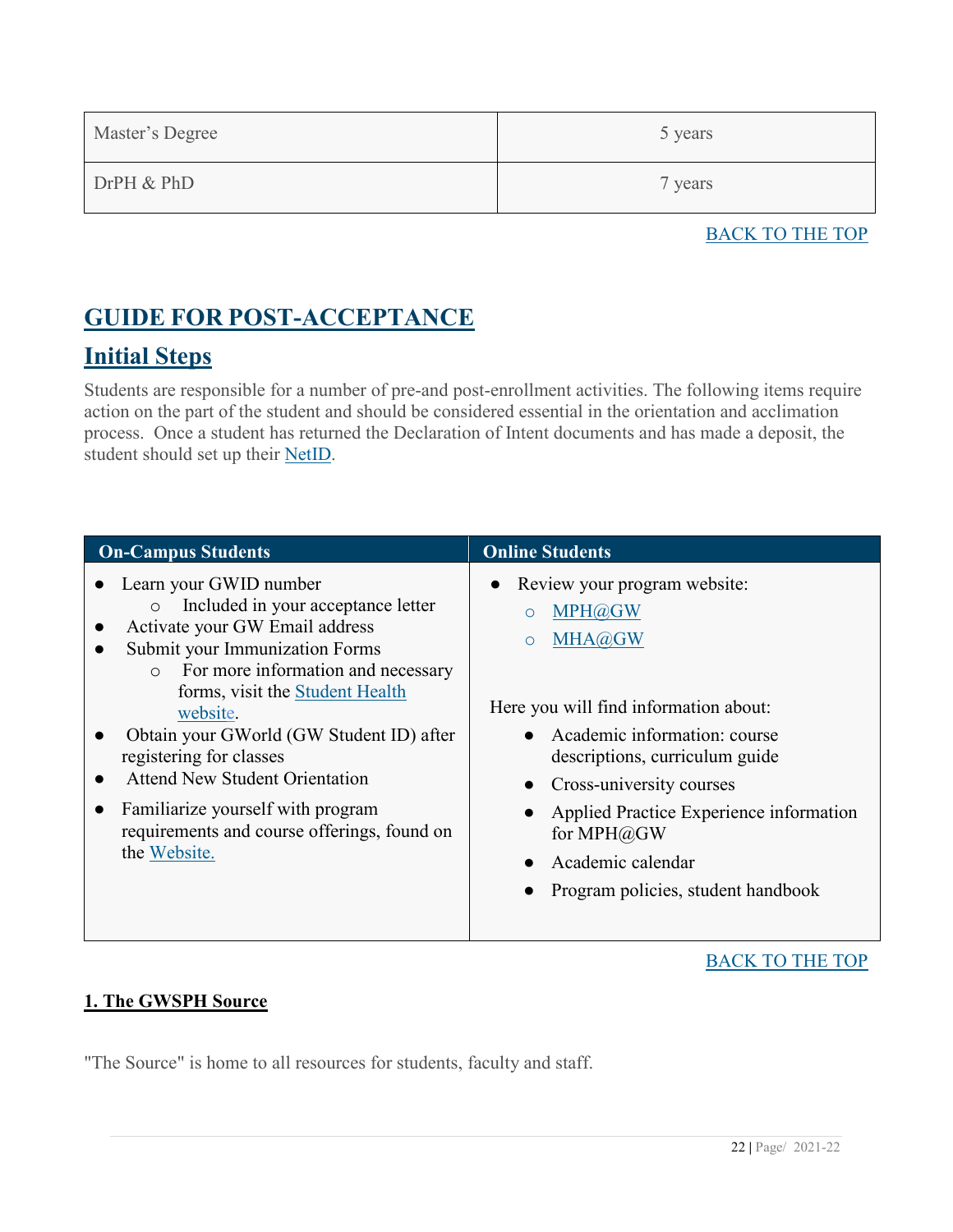Currently, The Source can be utilized one of two ways. First, if you know the name of the resource for which you are looking, simply type it (or part of it) into the search bar and click the icon. You can also use the category filters under "Resources" to help you locate the resource.

Secondly, under the "Faculty," "Researchers" and "Staff" tabs, you will find navigation that will help you locate information and resources similar to those available on the school's website.

Net ID and Password are needed to log into the [GWSPH Source.](http://publichealth.gwu.edu/content/gwsph-source)

#### [BACK TO THE TOP](#page-1-0)

#### <span id="page-22-0"></span>**2. DegreeMap**

- [DegreeMAP](https://registrar.gwu.edu/degreemap) is GW's online advising tool for use by students, advisors, and the office of the registrar to clear students for graduation
- To use the planner, log in to DegreeMAP:
	- o Log in to the [GWeb Infosystem](https://banweb.gwu.edu/)
	- o Click on the Records and Registration link
	- o Click on the Student Records Information link
	- o Click on the DegreeMAP link
	- o Click the "Launch DegreeMAP" button

Students are responsible for meeting all degree requirements therefore DegreeMAP should be used for planning and verifying graduation requirements.

#### [BACK TO THE TOP](#page-1-0)

| <b>On Campus Students</b>                                                                                                                                                                                                                                                                                                                                                                                                                                                                                                                                                                                                                           | <b>Online Students</b>                                                                                                                                                                                                                                                                                                                                                                                                                                                                                                                                                             |
|-----------------------------------------------------------------------------------------------------------------------------------------------------------------------------------------------------------------------------------------------------------------------------------------------------------------------------------------------------------------------------------------------------------------------------------------------------------------------------------------------------------------------------------------------------------------------------------------------------------------------------------------------------|------------------------------------------------------------------------------------------------------------------------------------------------------------------------------------------------------------------------------------------------------------------------------------------------------------------------------------------------------------------------------------------------------------------------------------------------------------------------------------------------------------------------------------------------------------------------------------|
| Visit the Registration Step-by-Step Guide.<br>After the student has met with an advisor, they may<br>register online through GWeb.<br>There may be late changes in the schedule that are not<br>reflected in those documents found on the GWSPH<br>website. Always check the University Schedule of<br>Classes. If a student has difficulty contacting their<br>advisor or has other questions prior to enrollment, they<br>may also contact the Office of Student Affairs<br>(gwsphosa@gwu.edu)<br>The Culminating Experience, as well as thesis and<br>dissertation, require advisor approval and<br>a Registration Transaction Form to register. | After speaking with a Student Success<br>$\bullet$<br>Specialist, students will register online<br>through GWeb.<br>Contact Student Success for details and<br>$\bullet$<br>instructions on how to register.<br>Information regarding registration<br>periods, dates, etc. will be sent via email<br>from Student Success t - be sure to<br>carefully read these important<br>communications!<br>The schedule is subject to change, and<br>$\bullet$<br>students should always check with<br><b>Student Success or an Academic Advisor</b><br>for the latest schedule information. |

#### <span id="page-22-1"></span>**3. Register for Classes**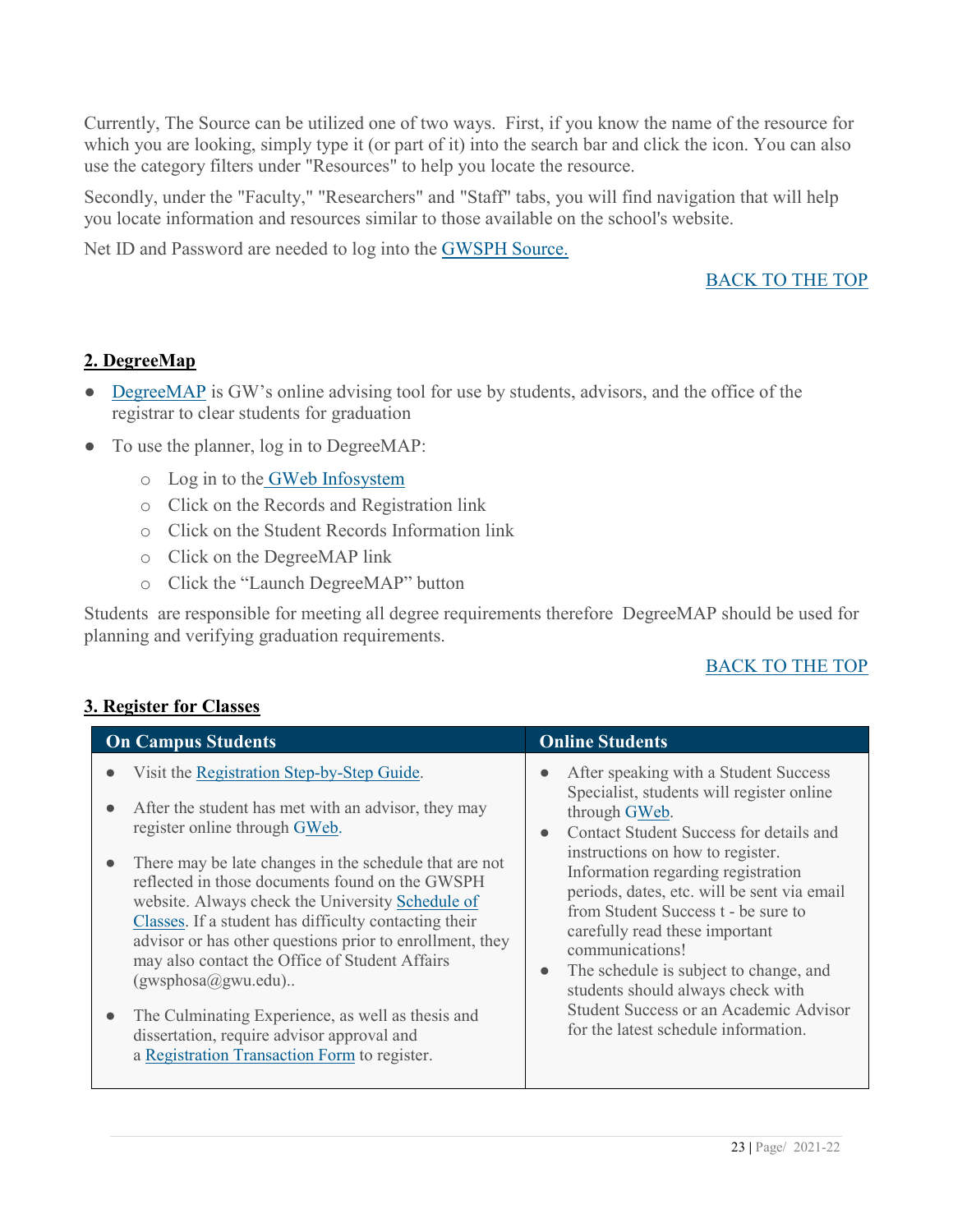#### <span id="page-23-0"></span>**4. Read the Weekly Student Newsletter**

All enrolled GWSPH students receive the weekly newsletter, sent to their gwu.edu email address. The Monday newsletter compiles all the important deadlines, events and announcements for the coming weeks. It is advised that all students read the student newsletter each week to be aware of current events, activities, and updates.

Students are also welcome to join the opt-in GWSPH listserv that includes students, alumni, faculty, staff, and members of the community. The list is used to distribute information on seminars, internships, fellowships, and professional conferences. Once a member of the list, you can send public health related announcements to fellow list members.

If you are interested in subscribing to the GWSPH listserv, please:

- 1. Use your GW email address to send an email to Robin Delk [\(robin3@gwu.edu\)](mailto:robin3@gwu.edu)
- 2. Write "Subscribe to Listserv" in the subject field of the email
- 3. Simply include "Please add me to the student listserv" in the body.

#### [BACK TO THE TOP](#page-1-0)

### <span id="page-23-1"></span>**IN THE FIRST TWO WEEKS**

#### <span id="page-23-2"></span>**1. Complete Academic Integrity Requirements**

All GWSPH Students are required to complete the online [GW Academic Integrity Activity.](http://publichealth.gwu.edu/integrity#GW%20Integrity) This must be completed **within 2 weeks of starting coursework** at Milken Institute School of Public Health. Email confirmation of your completion of the integrity quiz to the Student Records Office at [gwsphrecords@gwu.edu.](mailto:gwsphrecords@gwu.edu) For more information please visit the school's [website.](http://publichealth.gwu.edu/integrity)

### <span id="page-23-3"></span>**2. Complete Human Subjects Research Training Requirements**

All students in the GWSPH are required to complete training regarding human subject protection regulation and the Health Insurance Portability and Accountability Act of 1996 (HIPAA). To fulfill this requirement, a student must complete the Collaborative IRB Training Initiative (CITI) Course in The Protection of Human Research Subjects. All GWSPH students are required to complete the CITI module Social and Behavioral Researchers or the Biomedical track which can be found under Human Subjects Research Training. CITI coursework must be completed before the end of their first semester/two modules.

Students must complete the CITI course before they are approved to begin the Applied Practice Experience and/or Practicum (MPH students) or any other field or research-related activities. This course is available online. Students should print out the certificate of completion for the CITI course and keep a copy for their records. Students will need this documentation for any IRB submission package.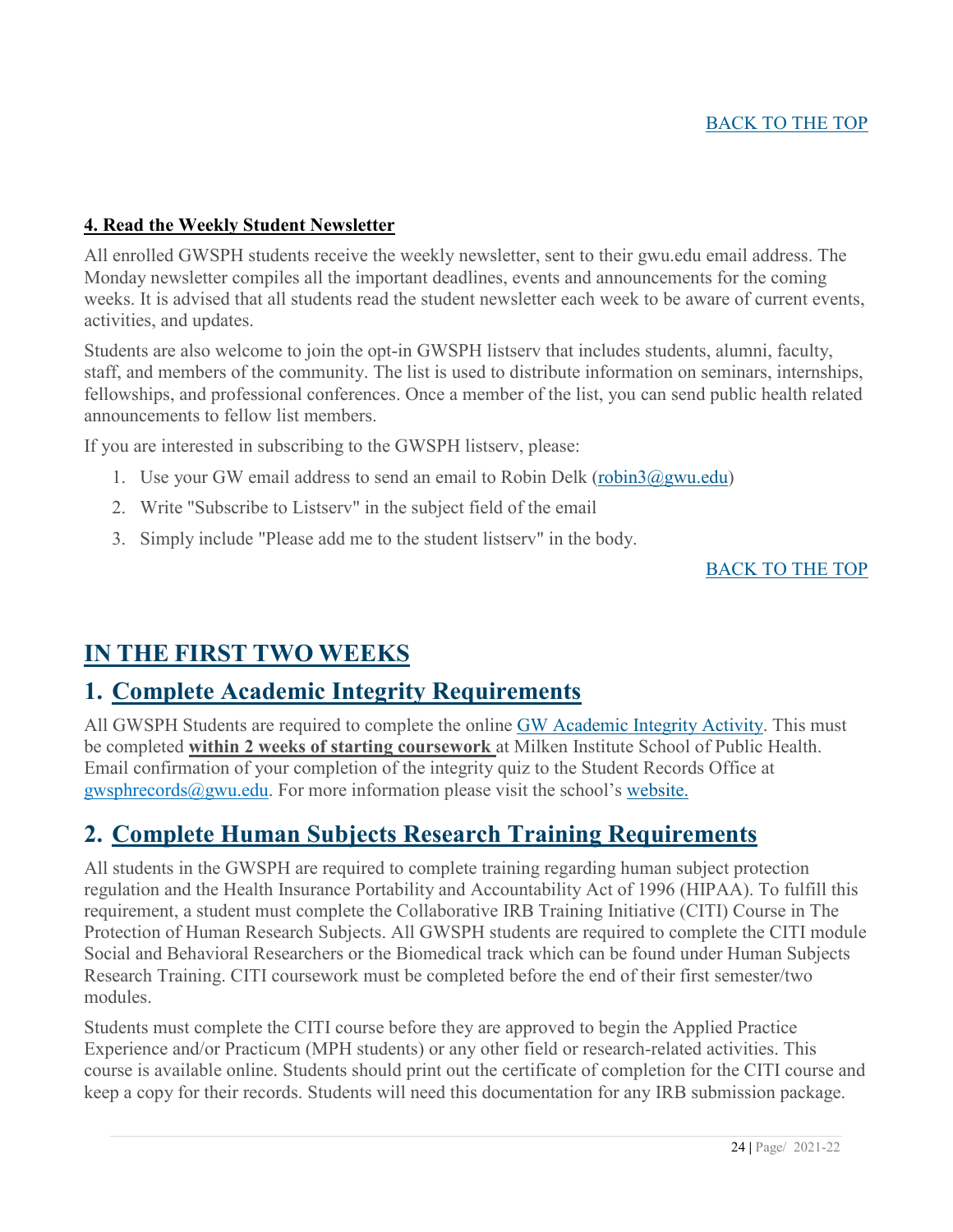Documentation of completion is also required for graduation clearance. Students will submit these documents to the Office of Student Records, gwsphrecords@gwu.edu. Additional training requirements exist for students who plan to conduct some types of research (e.g., clinical research).

#### **To get started:**

- 1. Go to [www.citiprogram.org](http://www.citiprogram.org/)
- 2. Click: Register for the CITI course
- 3. Select Institution (GW is under All Others, a drop-down list)
- 4. Create a new username and password.
- 5. Enter contact information

### <span id="page-24-0"></span>**3. Non-MPH Students (MS, MHA, DrPH, PhD)**

Students who enroll in any graduate program in the GWSPH without a prior Master of Public Health (MPH) degree from an accredited school or program of public health will be required to successfully pass the zero-credit, self-paced, online course Pathways to Public Health (PUBH 6080). There is no fee for this course. It is a required course for graduation and must be completed within the term the academic advisor recommends. This course provides content that complies with standard graduate learning objectives set by CEPH for all non-MPH program curriculum. Additional information is available [here](https://publichealth.gwu.edu/academics/advising) and from your academic advisor.

[BACK TO THE TOP](#page-1-0)

### <span id="page-24-1"></span>**AFTER THE FIRST TERM**

### <span id="page-24-2"></span>**1. Participate in Professional Enhancement (PE) Activities**

All degree seeking students in the Milken Institute School of Public Health are required to attend a minimum of 8 hours of professional enhancement activities during their program (some programs require more). These activities supplement the academic curriculum and help prepare students to participate actively in the professional community. They enhance practical knowledge and awareness of public health issues – either in general or in a student's specific area of study.

Students can fulfill this requirement by attending workshops, seminars, live webinars (recorded webinars or meetings do not fulfill this requirement), or other relevant professional meetings. Download the form at: [publichealth.gwu.edu/academics/forms.](http://publichealth.gwu.edu/academics/forms)

After completing all 8 hours and obtaining their academic advisor's signature, students should submit the Professional Enhancement Requirement [form](https://publichealth.gwu.edu/sites/default/files/gwsph-professional-enhancement-policy-form.pdf) to Student Records [gwsphrecords@gwu.edu.](mailto:gwsphrecords@gwu.edu)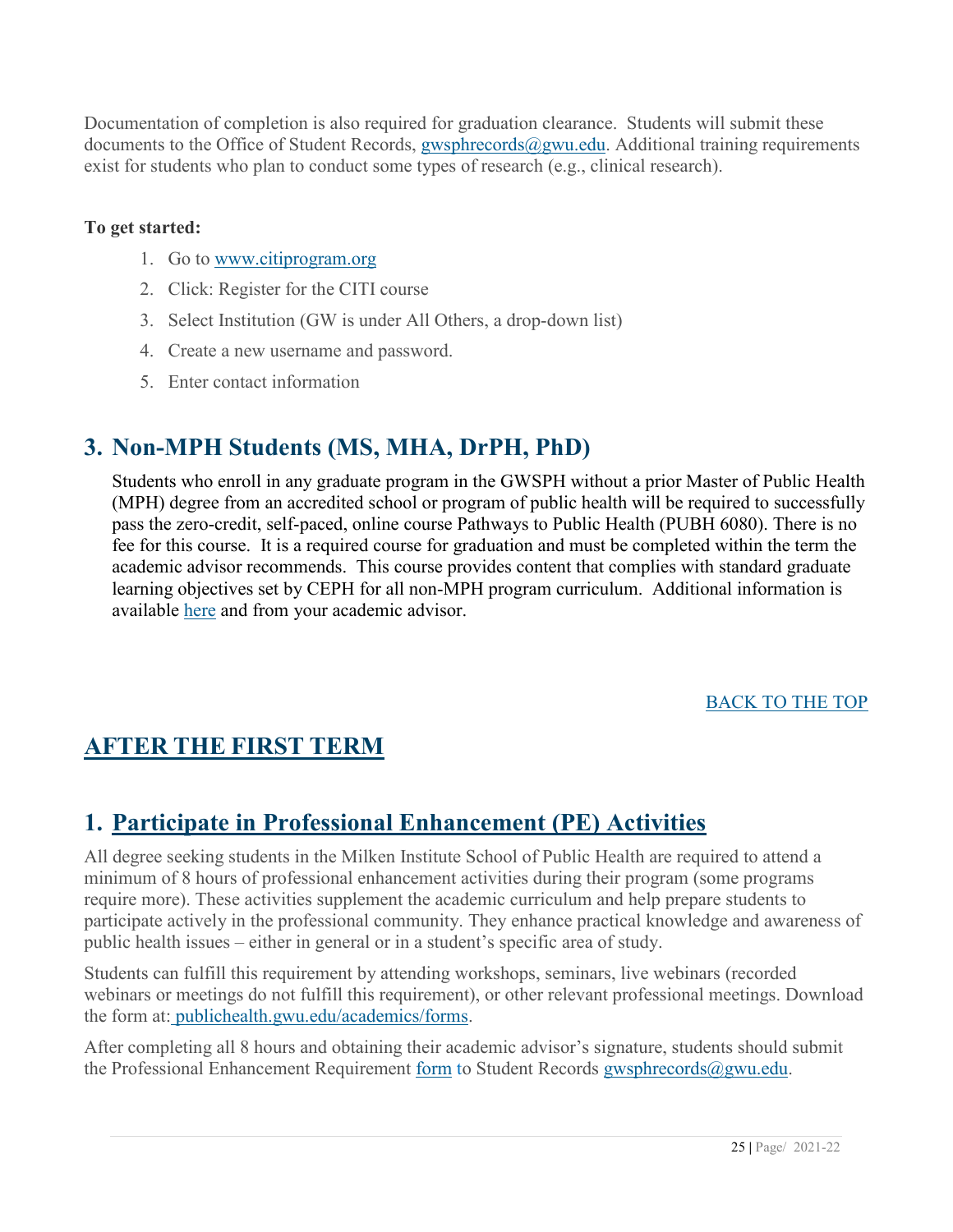If a student is unsure of whether an activity is appropriate for the PE or not, they should reach out to an advisor to obtain approval prior to attending the PE activity. Include information (name of a conference/objective of the activity), so the advisor can determine if the activity is valid for PE credit. Note that if advanced approval is not secured, PE activity may not be eligible for PE requirements.

#### [BACK TO THE TOP](#page-1-0)

### <span id="page-25-0"></span>**2. MPH Students - Applied Practice Experience (APEx)**

The Applied Practice Experience (APEx) is the new applied learning experience required of all Master of Public Health (MPH) students and is inclusive of two tracks, including what we call "Practicum," which is an applied field experience, or the "Expedited Portfolio Review" (EPR). The APEx is designed to help students apply the knowledge, skills, and theories learned in the classroom to real- world public health issues outside of the classroom. Guided by your departmental Practice Advisor, faculty, and preceptors, you will be able to demonstrate the attainment of MPH foundational and program-specific competencies, learn from public health professionals from a range of public and private sector disciplines, and jumpstart your public health career (or career transition).

During the APEx, you will have the chance to build the relationships critical to a strong and engaged professional network, collaborate on interprofessional teams, and gain relevant experience to your future career.

You will be introduced to the APEx during the required core course, PUBH 6021: Essentials of Public Health Practice and Leadership 1, and you will receive credit for the APEx as part of PUBH 6000.

To successfully fulfill the APEx requirement, students must complete a minimum of 120 hours at an approved public health organization (site) and produce at least 2 work products that benefit the APEx site and demonstrate the student's attainment of the required competencies.

Track 1 - Practicum

The standard path to complete the APEx is via a field experience (Practicum) in which the student participates in a planned, supervised, and evaluated work experience that enables a student to apply the knowledge they have gained at GWSPH into a practical, professional public health environment.

Students develop their Practicum proposal/plan during the 3-4 weeks prior to beginning their practice experience. Before beginning the APEx, the proposal/plan must be reviewed and approved by the student, their faculty/staff advisor, and the agency preceptor.

To successfully complete the APEx requirement, students will: Complete a minimum of 120 hours of fieldwork with a GWSPH approved community partner site; Develop at least 2 work products that benefit the Practicum site, and meet at least 3 foundational MPH competencies and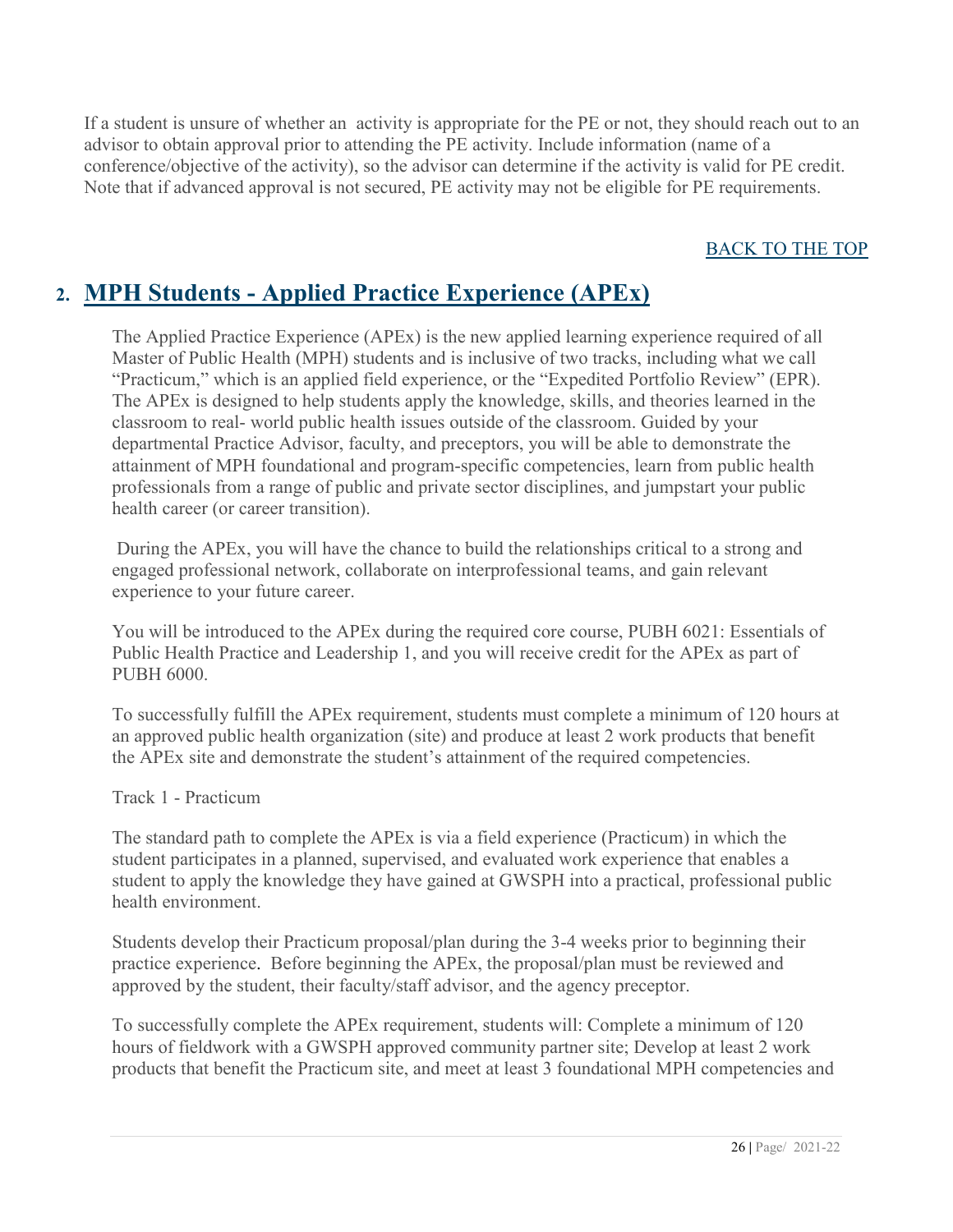at least 2 program-specific competencies; Enter and track all practice-related information, deliverables, and required approvals in the GWSPH Online Practicum System

Track 2 – Expedited Portfolio Review (EPR)

Students with Bachelor degrees and 5 or more years of full-time, relevant, professional public health experience prior to matriculation, may petition for an Expedited Portfolio Review (EPR) during their first semester in their program. Students with Graduate Degrees (Masters, MD, PhD) and 3 or more years of full-time, relevant, professional public health experience prior to matriculation may also petition for an Expedited Portfolio Review (EPR) during their first semester.

An EPR includes an APEx proposal/plan, description of recent public health professional experience, and the submission of 2 work products that meet 3 foundational and 2 programspecific competencies. An EPR does not have an hours requirement, nor does it require additional fieldwork, monitoring, or evaluation.

### <span id="page-26-0"></span>**3. MPH Students - Culminating Experience**

All MPH students will complete a Culminating Experience. Depending on the department and program, the CE may also be referred to as the Integrated Learning Experience (ILE) or Capstone. The Culminating Experience (CE) integrates the knowledge and skills students acquire through their academic work and the Practice Activity. The CE requires students to identify and define a specific public health issue and formulate hypotheses to address that issue.

Process for beginning the Culminating Experience

• Register for Culminating Experience: students register for this course in their last one to two terms of their degree program.

#### **What if a student does not complete the CE in time?**

- The student must register for Continuing Enrollment OR Continuing Research
	- o Continuous Enrollment is used when a student is in an internship, practicum, completing incomplete work, temporarily at another institution or when all 45 credits of the program have been completed
	- o Continuing Research, which carries 1 credit, when additional credits are required to complete the degree.
- If unusual circumstances arise and a student cannot complete the graduation requirements before the end of that term, they may petition one time to register for Continuous Enrollment. In these circumstances students will not be expected to pay the Continuous Enrollment credit fee.
	- o Petitions to register for Continuous Enrollment rather than Continuous Research must include an explanation of why the student did not finish the project in a timely manner along with documentation sufficient to support the explanation.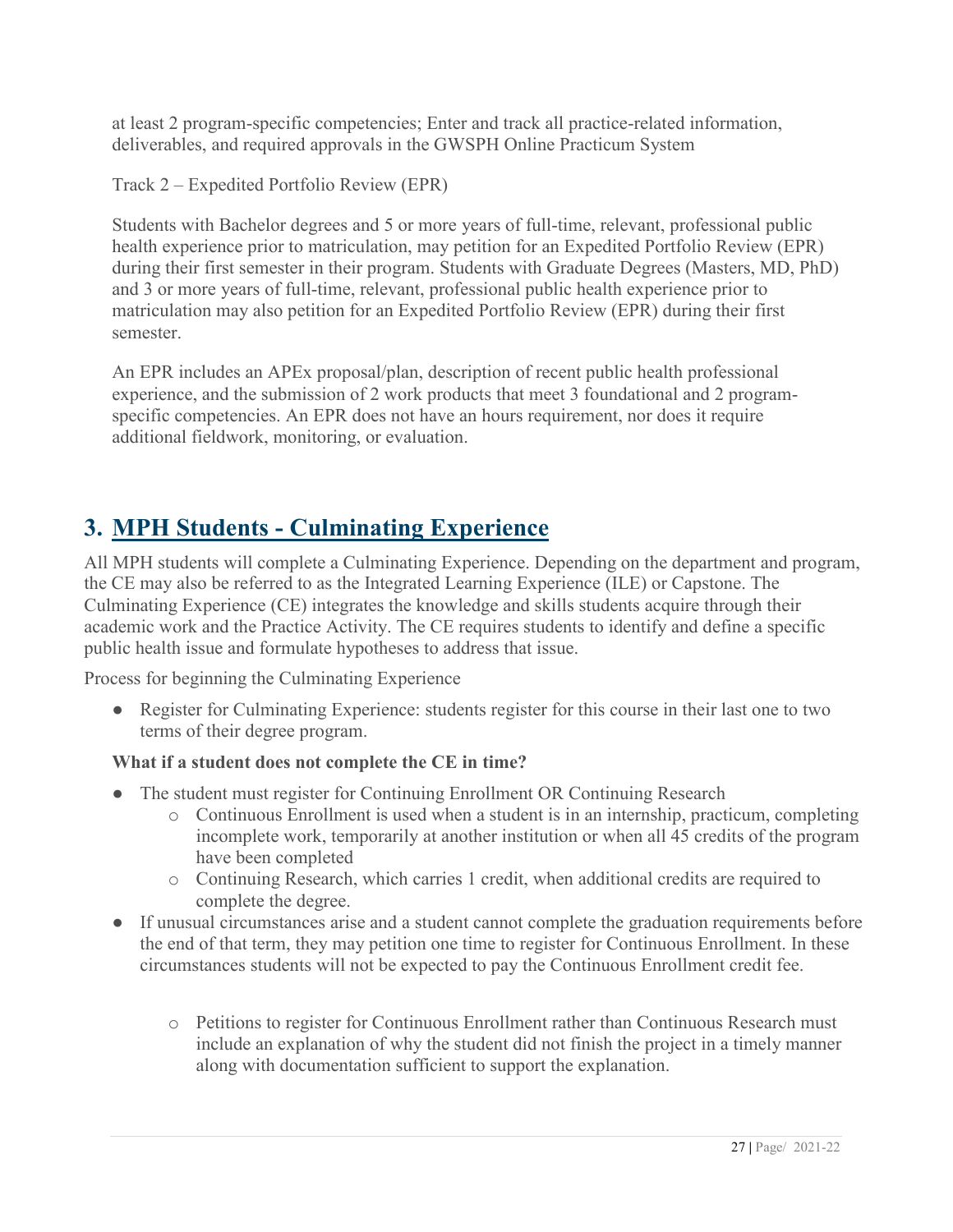- o Documentation must include a detailed timeline and summary of progress to date and a timeline for finishing the project.
- o Submission of this documentation does not guarantee the petition will be granted. Such petitions will be considered by the Academic Advisor on a case-by-case basis, and for one term only. Work issues and financial reasons are not considered as meeting the threshold of "unusual circumstances."
- Under normal circumstances, if the student does not complete culminating experience in the term in which they are registered, they are required to register for one credit of "Continuing Research" (if they have no other course work to complete) in order to maintain their status during the following semester. This credit is charged at the prevailing tuition rate at the time of registration.
- During summer session, a student only needs to register for Continuous Enrollment if planning to complete the practicum or the culminating experience to meet graduation requirements. Continuing students are not required to maintain enrollment during the summer session.

### 4. Residential Master of Healthcare Administration

All students earning the Master of Healthcare Administration (MHA) are required to successfully complete an experiential learning experience *after* the conclusion of their fourth didactic semester. That experience can be either a Residency or a full-year Fellowship, depending upon which particular field of healthcare management is of interest to the student. Please refer to the MHA Program Guide for more details.

#### [BACK TO THE TOP](#page-1-0)

### <span id="page-27-0"></span>**GRADUATION & BEYOND**

### <span id="page-27-1"></span>**1. Preparing to Graduate**

There are a few administrative tasks that students must complete to ensure a smooth graduation process. A Graduation Frequently Asked Questions document has been created to simplify the process, see Appendix II. are important dates and deadlines to adhere to that are specific to online and on campus programs. The [GWSPH Graduation Website](http://publichealth.gwu.edu/academics/graduation) is another resource with graduation information.

#### **Graduation Requirements and Deadlines for Degree Completion**

- Degrees are awarded three times a year at the end of each semester: spring, summer, and fall
- The formal commencement ceremonies occur **annually** in May.
- Students are eligible to graduate after they have completed all degree requirements (consult with an Academic Advisor or Student Records)
- Students must have no financial obligations to the University in order to graduate.
- Students must have a minimum 3.0 GPA to graduate.
- The degree designation (MS, MPH, MHA, DrPH, or PhD) may be used after the student's name when all degree requirements are completed.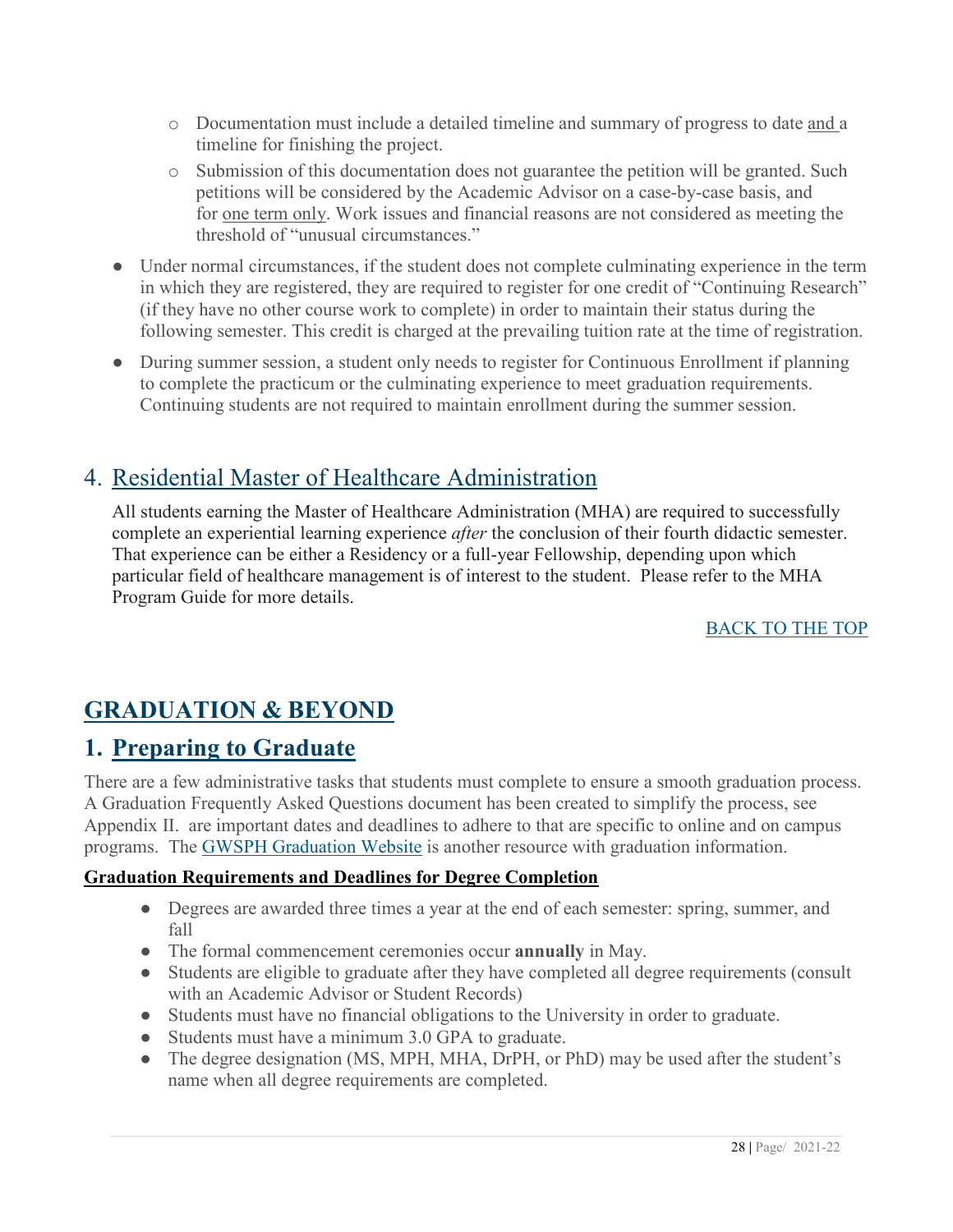#### **Application for Graduation: Information and Deadlines**

Instructions for the online application as well as instructions for late applications can be found on the [University Website.](http://registrar.gwu.edu/graduation)

### <span id="page-28-0"></span>**2. Alumni Association**

- **GWSPH Health Services Management & Leadership Alumni Association** For more information, visit the [Milken Institute School Alumni Website.](http://publichealth.gwu.edu/services/alumni)
- **GWU Alumni Association** The many benefits that can be enjoyed by all GWU alumni are summarized on the [University's](http://alumni.gwu.edu/gw-alumni-association)  [Alumni Website.](http://alumni.gwu.edu/gw-alumni-association)

### <span id="page-28-1"></span>**3. Alumni Communication**

Stay up to date on GWSPH events, job opportunities, featured alumni, and other information through the Alumni Newsletter and [GW Public Health LinkedIn page.](https://www.linkedin.com/groups/4096989/) To subscribe to the Alumni Newsletter, students should make sure their preferred email address is up to date. Students will automatically start receiving the Alumni Newsletter after graduation to their listed preferred email address.

### <span id="page-28-2"></span>**4. Alumni Course Audit Program**

The Alumni Course Audit Program allows GW alumni as well as DC residents 60 years of age and older who reside in the neighborhoods surrounding GW's Foggy Bottom and Mount Vernon campuses the opportunity to attend a wide selection of GW courses on a not- for-credit basis. This program has been suspended during COVID and its continuation will be reviewed in January 2022 for the future. For more information visit the [Alumni Course Audit Website.](https://alumni.gwu.edu/alumni-course-audit-program) Note: Only residential courses are available for alumni audit.

#### [BACK TO THE TOP](#page-1-0)

### <span id="page-28-3"></span>**5. Certifying Examinations**

The table below highlights some of the accrediting bodies and recommended certifications for various public health fields that may complement the academic degree. Students interested in becoming members or certified are encouraged to speak with an academic advisor.

| <b>Organization</b>                                 | <b>Certifying Examinations</b> |
|-----------------------------------------------------|--------------------------------|
| National Board of Public Health<br><b>Examiners</b> | Certified Public Health (CPH)  |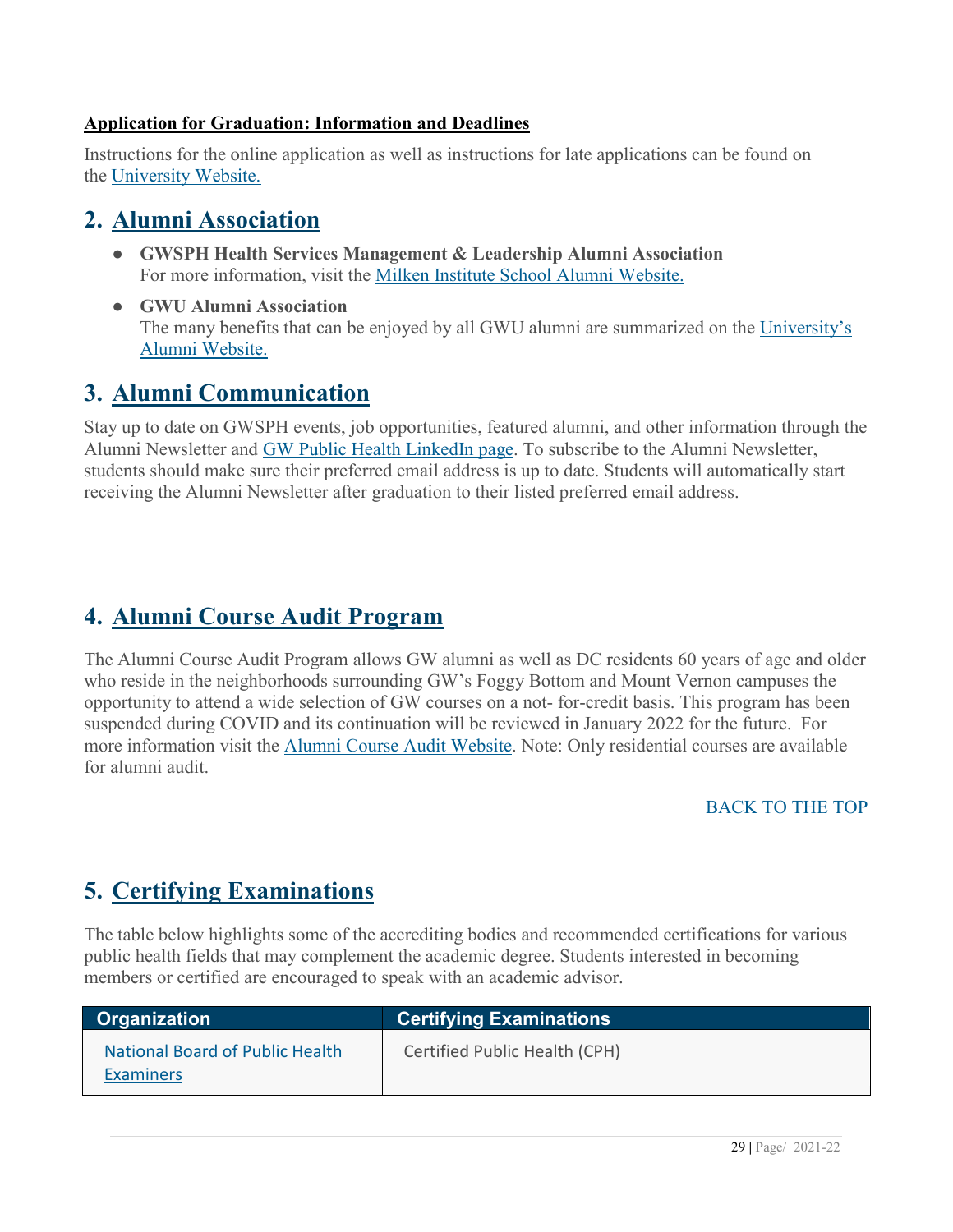| <b>National Commission for Health</b><br><b>Education Credentialing Inc.</b> | <b>Certified Health Education Specialist (CHES)</b><br>Master Certified Health Education Specialist (MCHES)                                                                                                                                            |
|------------------------------------------------------------------------------|--------------------------------------------------------------------------------------------------------------------------------------------------------------------------------------------------------------------------------------------------------|
| <b>American College of Health Care</b><br>Administrators                     | N/A                                                                                                                                                                                                                                                    |
| <b>American College of Healthcare</b><br><b>Executives</b>                   | N/A                                                                                                                                                                                                                                                    |
| <b>National Strength &amp; Conditioning</b><br>Association                   | Certified Strength & Conditioning Specialist (CSCS)<br>$\bullet$<br><b>Certified Special Population Specialist (CSPS)</b><br>$\bullet$<br>Certified Personal Trainer (NSCA-CPT)<br>$\bullet$<br>Tactical Strength & Conditioning (TSAC-F)<br>$\bullet$ |
| <b>American Council On Exercise</b>                                          | See website: http://www.acefitness.org/fitness-<br>certifications/default.aspx                                                                                                                                                                         |
| <b>International Society of Sports</b><br><b>Nutrition</b>                   | Certified Sports Nutritionist From the International Society<br>of Sports Nutrition (CISSN)                                                                                                                                                            |
| <b>American College of Sports</b><br><b>Medicine</b>                         | See website: http://certification.acsm.org/                                                                                                                                                                                                            |
| <b>National Environmental Health</b><br>Association                          | See website: http://www.neha.org/credential/index.shtml                                                                                                                                                                                                |
| <b>Board of Certified Safety</b><br>Professionals                            | See website: http://www.bcsp.org/Certifications                                                                                                                                                                                                        |

#### [BACK TO THE TOP](#page-1-0)

## <span id="page-29-0"></span>**STUDENT LIFE & OTHER RESOURCES**

### <span id="page-29-1"></span>**1. Counseling Center**

University Student Center, Ground Floor • 800 21st Street, NW • Washington, DC 20052 Phone: 202-994-5300 • Fax: 202-994-5267 • [counsel@gwu.edu](mailto:counsel@gwu.edu) • [Website](http://counselingcenter.gwu.edu/)

The GW University Counseling Center offers a wide variety of counseling services to students including individual counseling, group counseling, academic support, career counseling, referral information, and alcohol/drug services. The Counseling Center is available to both undergraduate and graduate students.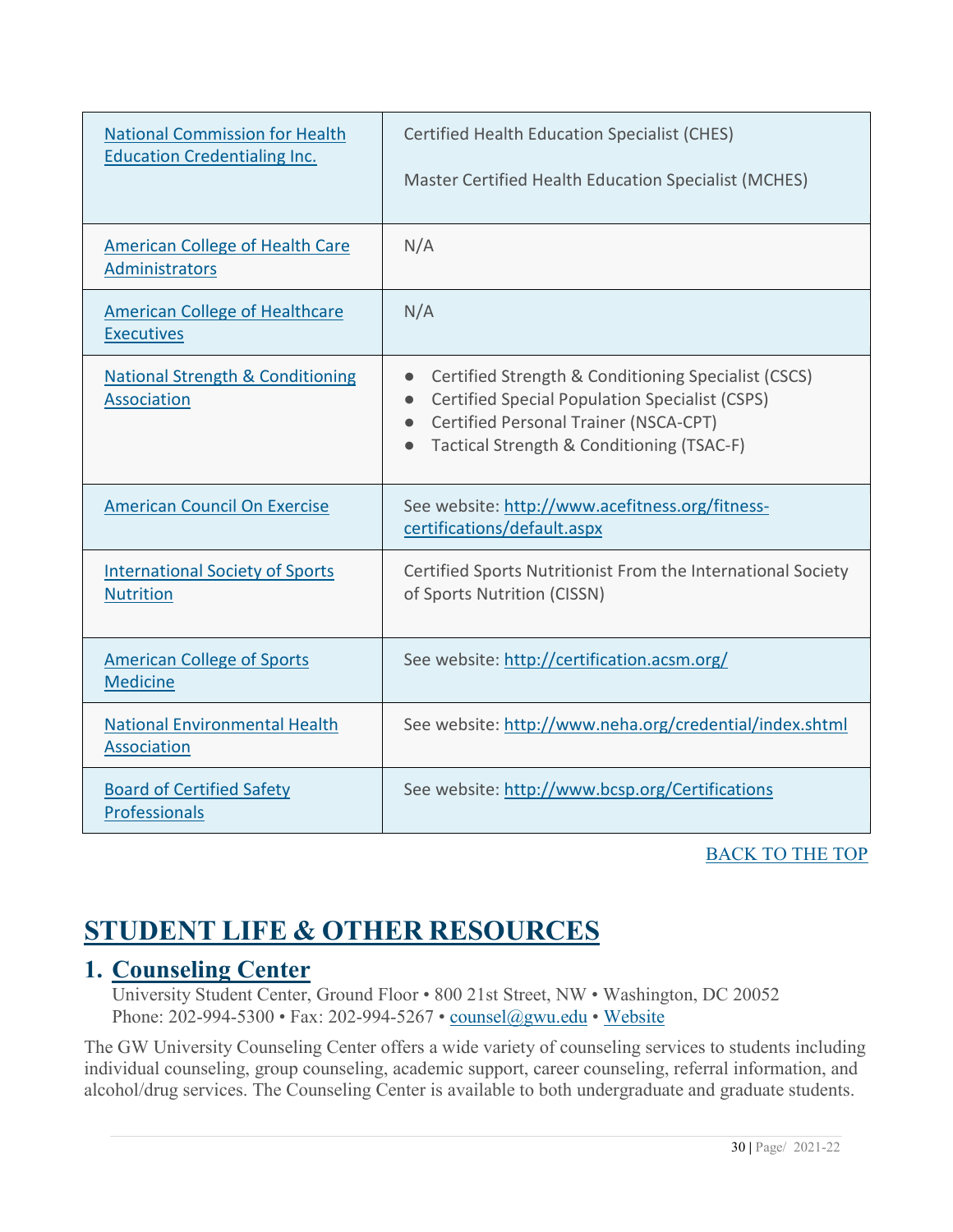### <span id="page-30-0"></span>**2. Safety, Security, & University Operating Status**

For up-to-date safety, security, and university operating status please visit: [http://campusadvisories.gwu.edu/.](http://campusadvisories.gwu.edu/) Important Phone Numbers:

GW Security Desk: 202-994-8800

[GW University Police](http://police.gwu.edu/) 202-994-6111

Note: due to the nature of the online programs, classes will generally not be affected by inclement weather.

### <span id="page-30-1"></span>**3. Public Health Student Organizations**

#### **Public Health Student Association (PHSA)**

The [GW Public Health Student Association \(PHSA\)](https://www.facebook.com/pg/GWPHSA/about/?ref=page_internal) comprises current graduate and undergraduate students of the Milken Institute School of Public Health. PHSA organizes community service, networking, social, educational, and professional events. Joining the PHSA is an excellent opportunity for students to develop their interests in public health and to get involved in the DC and GW public health communities.

| <b>Student Service</b>                                                       | <b>Information/Website</b>                                                                           |
|------------------------------------------------------------------------------|------------------------------------------------------------------------------------------------------|
| Academic Resources for Athletes                                              | https://gwsports.com/sports/2018/7/23/student-ath-ctr-gewa-<br>student-ath-ctr-html.aspx             |
| Academic Technologies                                                        | http://acadtech.gwu.edu/                                                                             |
| <b>Center for Career Services</b><br>(University)<br>Career Services (GWSPH) | http://careerservices.gwu.edu/<br>https://publichealth.gwu.edu/services/career-<br>center/counseling |
| Center for Student Engagement                                                | https://studentlife.gwu.edu/                                                                         |
| <b>Disability Support Services</b>                                           | https://disabilitysupport.gwu.edu/                                                                   |
| <b>First-Generation Students</b>                                             | https://studentlife.gwu.edu/first-gen-united                                                         |
| Gelman Library                                                               | https://library.gwu.edu/                                                                             |
| <b>GW</b> Bookstore                                                          | http://www.bkstr.com/georgewashingtonstore/home                                                      |
| <b>GWorld Card Services</b>                                                  | https://gworld.gwu.edu/                                                                              |

### **4. University Student Services Offices**